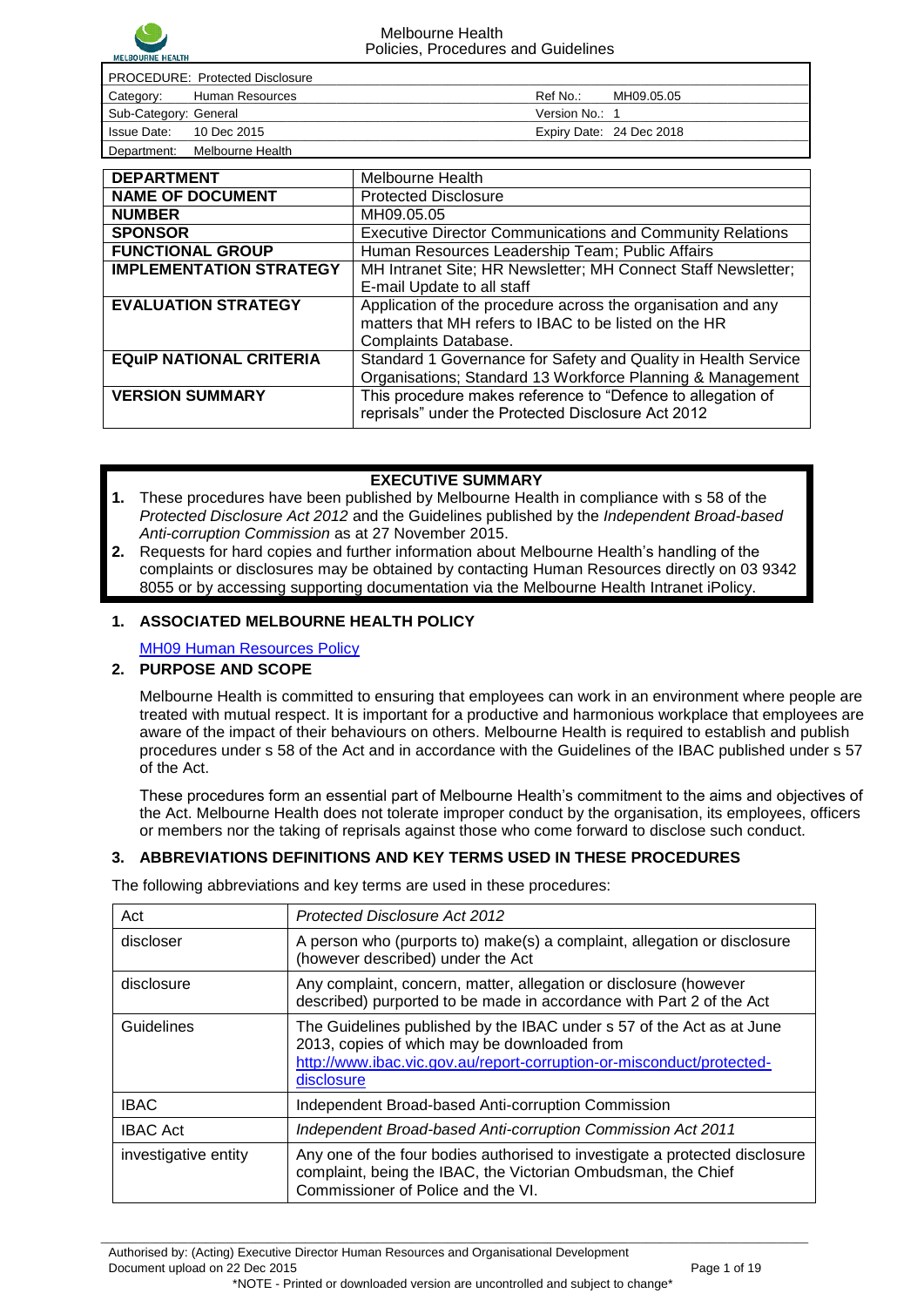| <b>PROCEDURE: Protected Disclosure</b> |                              |                |                          |
|----------------------------------------|------------------------------|----------------|--------------------------|
| Category:                              | Human Resources              | Ref No.:       | MH09.05.05               |
| Sub-Category: General                  |                              | Version No.: 1 |                          |
| Issue Date: 10 Dec 2015                |                              |                | Expiry Date: 24 Dec 2018 |
|                                        | Department: Melbourne Health |                |                          |

| МH                                | Melbourne Health                                                                                                                          |
|-----------------------------------|-------------------------------------------------------------------------------------------------------------------------------------------|
| procedures                        | This version of the procedures of Melbourne Health, as established under<br>s 58 of the Act                                               |
| protected discloser               | A person who makes a disclosure of improper conduct or detrimental<br>action in accordance with the requirements of Part 2 of the Act     |
| protected disclosure              | Any complaint, concern, matter, allegation or disclosure (however<br>described) made in accordance with Part 2 of the Act                 |
| protected disclosure<br>complaint | A protected disclosure which has been determined and assessed by the<br>IBAC to be a protected disclosure complaint under s 26 of the Act |
| Regulations                       | <b>Protected Disclosure Regulations 2013</b>                                                                                              |
| VI                                | Victorian Inspectorate                                                                                                                    |

### **4. BACKGROUND**

- 4.1. About these procedures
	- a MH is required to establish and publish procedures under s 58 of the Act and in accordance with the Guidelines of the IBAC published under s 57 of the Act. MH is required to ensure these procedures are readily available to members of the public as well as internally to all employees, staff and members of MH.
	- b These procedures are a resource for disclosers and potential disclosers, whether an internal member, employee or staff of MH or an external member of the public; essentially, any individual who wants to find out how MH will manage their welfare if they make a disclosure. In addition, these procedures cover how MH will protect other people connected to a protected disclosure complaint from detrimental action being taken against them in reprisal for a discloser making a protected disclosure. Such persons can include individuals who are the subject of protected disclosures and protected disclosure complaints; and others who are connected to protected disclosures, such as witnesses or persons cooperating with an investigation into a protected disclosure complaint.
	- c These procedures form an essential part of MH"s commitment to the aims and objectives of the Act. MH does not tolerate improper conduct by the organisation, its employees, officers or members nor the taking of reprisals against those who come forward to disclose such conduct.
	- d MH recognises the value of transparency and accountability in its administrative and management practices, and supports the making of disclosures that reveal improper conduct or the taking of detrimental action in reprisal against persons who come forward to report such improper conduct.
	- MH will take all reasonable steps to protect people who make such disclosures from any detrimental action in reprisal for making the disclosures. It will also afford natural justice to the person or body who is the subject of the disclosures
- 4.2. About the act
	- a The Act commenced operation on 10 February 2013.
	- b The purpose of the Act is to encourage and facilitate the making of disclosures of improper conduct and detrimental action by public officers and public bodies. It does so by providing certain protections for people who make a disclosure, or those who may suffer detrimental action in reprisal for making a disclosure. An essential component of this protection is to ensure that information connected to a protected disclosure, including the identity of a discloser and the contents of that disclosure, are kept strictly confidential.
	- c Protected disclosures may be made about any of the public officers or bodies as defined in s 3 of the Act and s 6 of the IBAC Act. They include:
		- i government departments;
		- ii statutory authorities;
		- iii Councils established under the Local Government Act 1989;
		- iv the Electoral Boundaries Commission;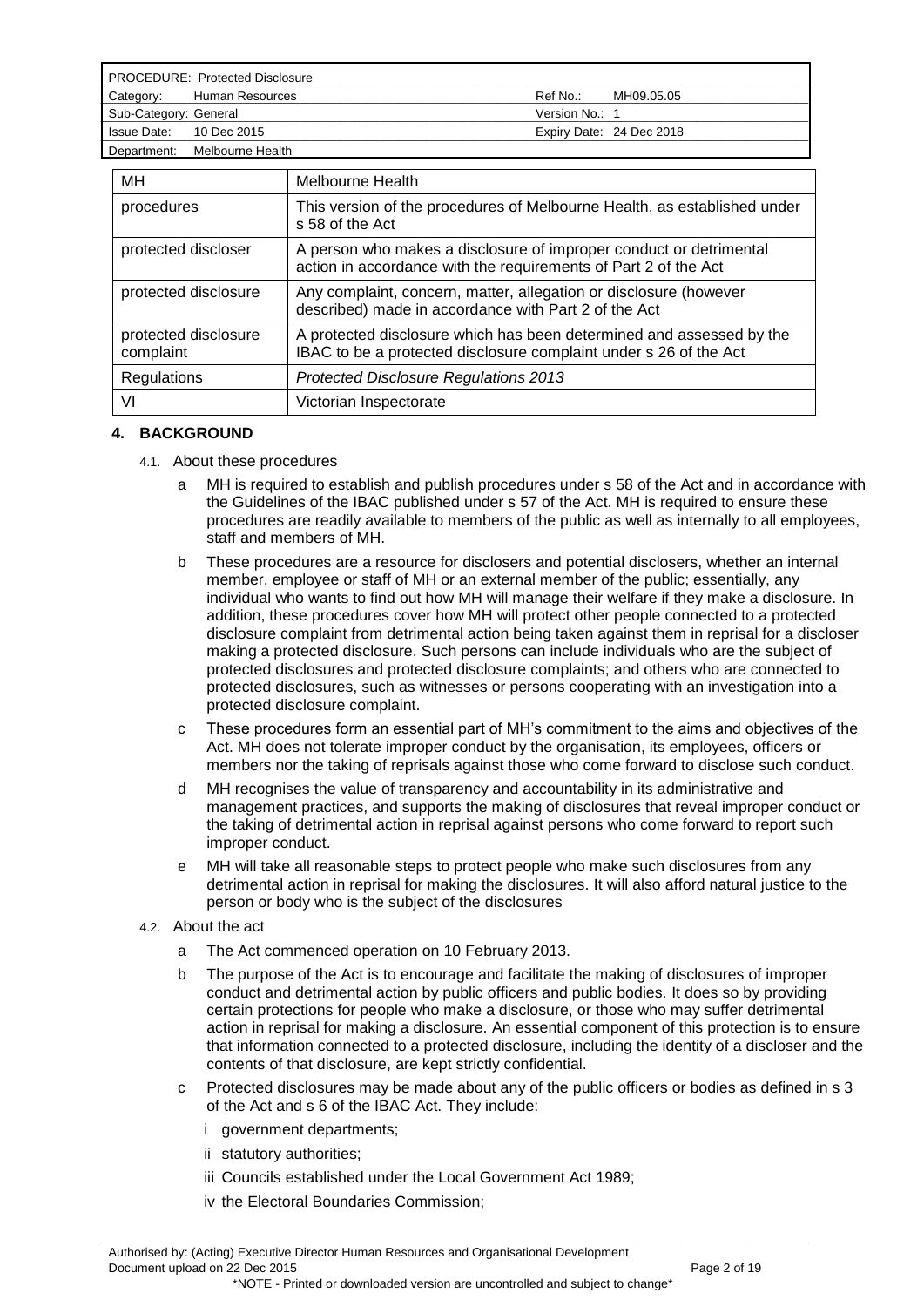| <b>PROCEDURE: Protected Disclosure</b> |                              |                |                          |
|----------------------------------------|------------------------------|----------------|--------------------------|
| Category:                              | Human Resources              | Ref No∴        | MH09.05.05               |
| Sub-Category: General                  |                              | Version No.: 1 |                          |
| Is sue Date: 10 Dec 2015               |                              |                | Expiry Date: 24 Dec 2018 |
|                                        | Department: Melbourne Health |                |                          |

- v government-appointed boards and committees;
- vi government-owned companies;
- vii universities and TAFEs;

viiipublic hospitals;

- ix a body performing a public function on behalf of the State,
- x a public body or a public officer;

xi state-funded residential care services;

xii employees, staff and members of public bodies including those set out above;

xiii police and protective service officers;

- xiv teachers;
- xv public servants;
- xvi Councillors;

xvii Members of Parliament, including Ministers;

xviii Judicial officers, including coroners, members of the Victorian Civil and Administrative Tribunal, associate judges and judicial officers;

xix IBAC officers;

xx statutory office holders, including the Auditor-General, the Ombudsman and the Director of Public Prosecutions; and

- xxi the Governor, Lieutenant-Governor or Administrator of the State.
- d According to the IBAC, not all agencies may receive disclosures under the Act. In the IBAC"s view, MH is not a body that may receive protected disclosures. Therefore, if you wish to make a disclosure about MH, or one of our employees, officers, staff or members, you should make that disclosure to the IBAC in accordance with its procedures and Guidelines.
- e A protected disclosure cannot be made about:
	- i a Public Interest Monitor;
	- ii the VI or officers of the VI; or
	- iii the conduct or actions of a Court.

### **5. PROCEDURE**

- 5.1. MH"S internal arrangements for handling welfare management
	- a MH supports a workplace culture where the making of protected disclosures is valued by the organisation and the right of any individual to make a protected disclosure taken seriously.
	- b MH will:
		- i ensure these procedures are accessible on its website and available internally and externally to staff, members, employees and any individual in the broader community;
		- ii not tolerate the taking of detrimental action in reprisal against any person for making a protected disclosure, including the taking of any reasonable steps to protect such persons from such action being taken against them;
		- iii afford natural justice and treat fairly those who are the subject of allegations contained in disclosures;
		- iv take the appropriate disciplinary and other action against any staff, members or employees engaged in the taking of detrimental action;
		- v ensure that MH as a whole handles the welfare management of persons connected with protected disclosures matters consistently and appropriately in accordance with its obligations under the Act, the Regulations, the IBAC"s Guidelines and these procedures; and
		- vi be visible, approachable and openly communicative, and lead by example in establishing a workplace that supports the making of protected disclosures.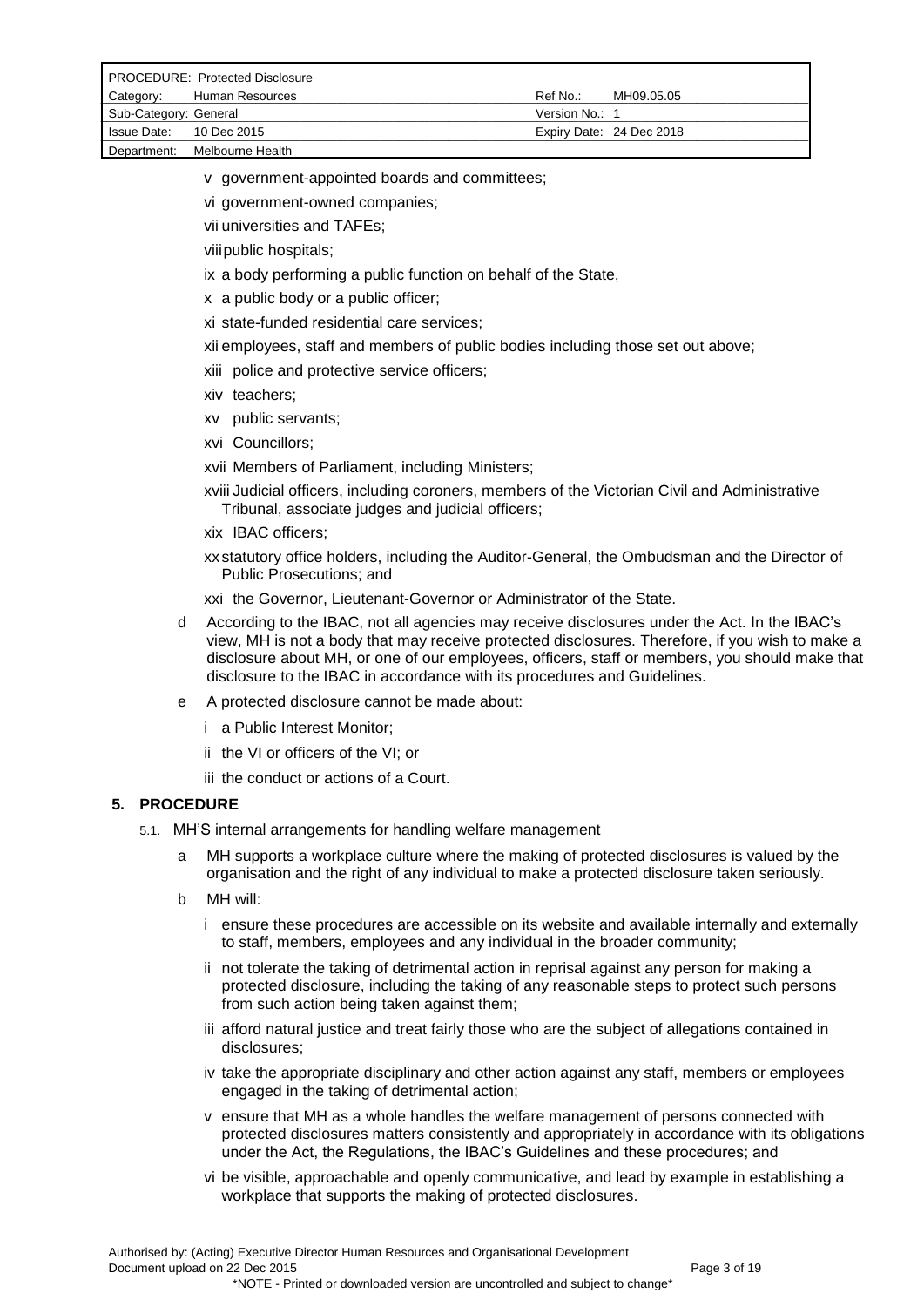| <b>PROCEDURE: Protected Disclosure</b> |                              |                |                          |
|----------------------------------------|------------------------------|----------------|--------------------------|
| Category:                              | Human Resources              | Ref No∴        | MH09.05.05               |
| Sub-Category: General                  |                              | Version No.: 1 |                          |
| Issue Date: 10 Dec 2015                |                              |                | Expiry Date: 24 Dec 2018 |
|                                        | Department: Melbourne Health |                |                          |

- 5.2. Employees, staff and members
	- a Employees, staff and members are encouraged to raise matters of concern in relation to MH, including about any employee, staff or members. In particular, employees, staff, and members are encouraged to report known or suspected incidences of improper conduct or detrimental action in accordance with these procedures, whether such conduct or action has taken place, is suspected will take place, or is still occurring.
	- b All employees, staff and members of MH have an important role to play in supporting those who have made a legitimate disclosure in accordance with the Act. All persons must refrain from any activity that is, or could be perceived to be, victimisation or harassment of a person who makes a disclosure. Furthermore, they should protect and maintain the confidentiality of a person they know or suspect to have made a disclosure.
- 5.3. Protected Disclosure Coordinator
	- a MH"s Protected Disclosure Coordinator has a central role in the way the organisation deals with all protected disclosure matters, and in particular for ensuring that the welfare of any persons connected with a protected disclosure is properly managed.
	- b The Protected Disclosure Coordinator is:
		- i the contact point for general advice about the operation of the Act and for integrity agencies such as the IBAC;
		- ii responsible for ensuring that MH carries out its responsibilities under the Act, any regulations made pursuant to the Act and any guidelines issued by the IBAC;
		- iii MH"s chief liaison with the IBAC in regard to the Act;
		- iv to take all necessary steps to ensure information received or obtained in connection with a disclosure, including the identities of the discloser and the person(s) to whom the disclosure relate, are kept secured, private and confidential at all times;
		- v responsible for arranging any necessary and appropriate welfare support for the discloser, including appointing a Welfare Manager to support a person entitled to be protected and to protect him or her from any reprisals; and
		- vi to collate statistics required to be reported by MH in its annual reports under the Act.
	- c The Protected Disclosure Coordinator appointed by MH is:

Executive Director Human Resources and Organisational Development

- 5.4. Making a disclosure
	- a What is a disclosure and who can make a disclosure?
		- i A disclosure may be made about 2 things under the Act:
			- improper conduct of public bodies or public officers; and
			- detrimental action taken by public bodies or public officers in reprisal against a person for the making of a protected disclosure.
		- ii The term disclosure is interpreted under the Act in the ordinary sense of the word, for example, as a "revelation" to the person receiving it. The IBAC considers that a complaint or allegation that is already in the public domain will not normally be a protected disclosure. Such material would, for example, include matters which have already been subject to media or other public commentary.
		- iii The conduct or action being disclosed about may be one which has taken place, is still occurring, or is believed is intended to be taken or engaged in. Disclosures may also be made about conduct that occurred prior to the commencement of the Act on 10 February 2013.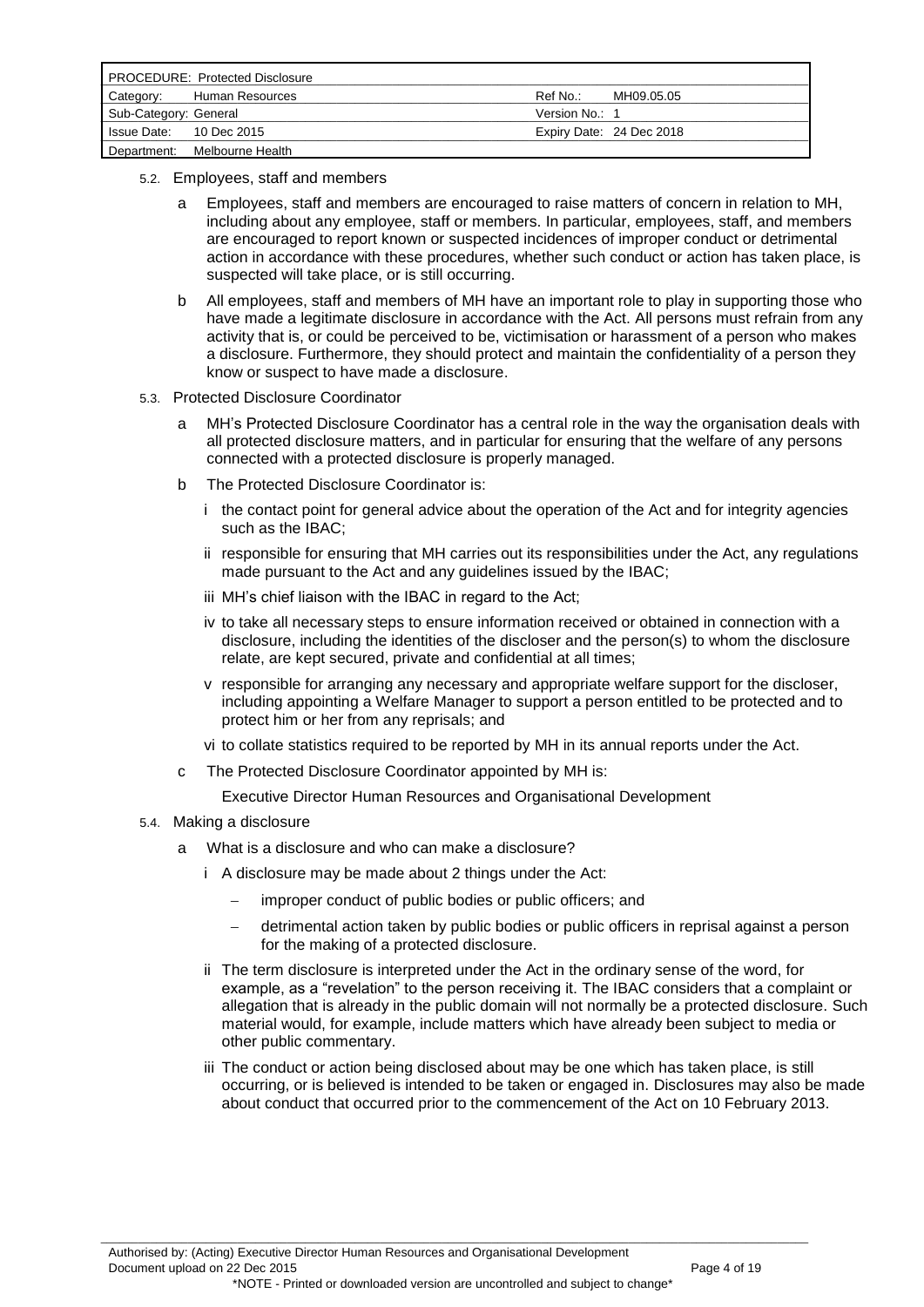| <b>PROCEDURE: Protected Disclosure</b> |                  |                |                          |
|----------------------------------------|------------------|----------------|--------------------------|
| Category:                              | Human Resources  | Ref No.:       | MH09.05.05               |
| Sub-Category: General                  |                  | Version No.: 1 |                          |
| Issue Date: 10 Dec 2015                |                  |                | Expiry Date: 24 Dec 2018 |
| Department:                            | Melbourne Health |                |                          |

- iv A disclosure may:
	- only be made by a natural person (or a group of individuals making joint disclosures). Disclosures cannot be made by a company or an organisation;
	- be made anonymously;
	- be made even where the discloser is unable to identify precisely the individual or the organisation to which the disclosure relates; and
	- also be a complaint, notification or disclosure (however described) made under another law.
- b The following are not protected disclosures under the Act:
	- i a disclosure that has not been made in accordance with all of the procedural requirements of Part 2 of the Act and the prescribed procedures in the Regulations;
	- ii a disclosure made by a discloser who expressly states in writing, at the time of making the disclosure, that the disclosure is not a disclosure under the Act;
	- iii a disclosure made by an officer or employee of an investigative entity in the course of carrying out his or her duties or functions under the relevant legislation, unless the person expressly states in writing that the disclosure is a disclosure and the disclosure is otherwise made in accordance with Part 2 of the Act.
- c How can a disclosure be made?
	- i A disclosure must be made in accordance with Part 2 of the Act.
	- ii Part 2 of the Act permits disclosures to be made anonymously, orally or in writing, and need not necessarily identify the person or organisation complained about.
	- iii Oral disclosures must be made in private.
	- iv Generally:

1

- a verbal disclosure may be made:
	- in person:
	- by telephone:
	- by leaving a voicemail message on a particular telephone answering machine; or
	- **.** by any other form of non-written electronic communication.
- The IBAC recommends that written disclosures to the IBAC be made via its online form available from [https://www.ibac.vic.gov.au/report-corruption-or-misconduct/online-form:](https://www.ibac.vic.gov.au/report-corruption-or-misconduct/online-form)
- Disclosures cannot be made by facsimile.
- A disclosure made by email from an address from which the identity of the discloser cannot be ascertained will be treated as an anonymous disclosure.
- According to the IBAC, a disclosure attempted or purported to be made to MH will not be a disclosure made in accordance with Part 2 of the Act, because in the IBAC"s view Part 2 of the Act does not permit MH to receive disclosures.<sup>2</sup> If you wish to make a disclosure, please make that disclosure directly to the IBAC. For further information

 $<sup>1</sup>$  It should be noted that some of the protections set out in the Act protecting a protected discloser are</sup> available only to the person who makes a disclosure. The IBAC has pointed out that the consequence of this is that if a person makes a disclosure by "notifying" the agency on behalf of another individual, then it is the "notifier" who may receive those protections, and not the person on whose behalf they have made the disclosure. The person on whose behalf the disclosure has been made will only be entitled to protections against detrimental taken against them in reprisal for the disclosure made by the notifier.

 $2$  For more information on this point, please see pp 11 – 12 of the Guidelines for Making and Handling Protected Disclosures ([http://www.ibac.vic.gov.au/docs/default-source/guidelines/guidelines-for-making-and](http://www.ibac.vic.gov.au/docs/default-source/guidelines/guidelines-for-making-and-handling-protected-disclosures-v2-june-2013.pdf?sfvrsn=4)[handling-protected-disclosures-v2-june-2013.pdf?sfvrsn=4](http://www.ibac.vic.gov.au/docs/default-source/guidelines/guidelines-for-making-and-handling-protected-disclosures-v2-june-2013.pdf?sfvrsn=4)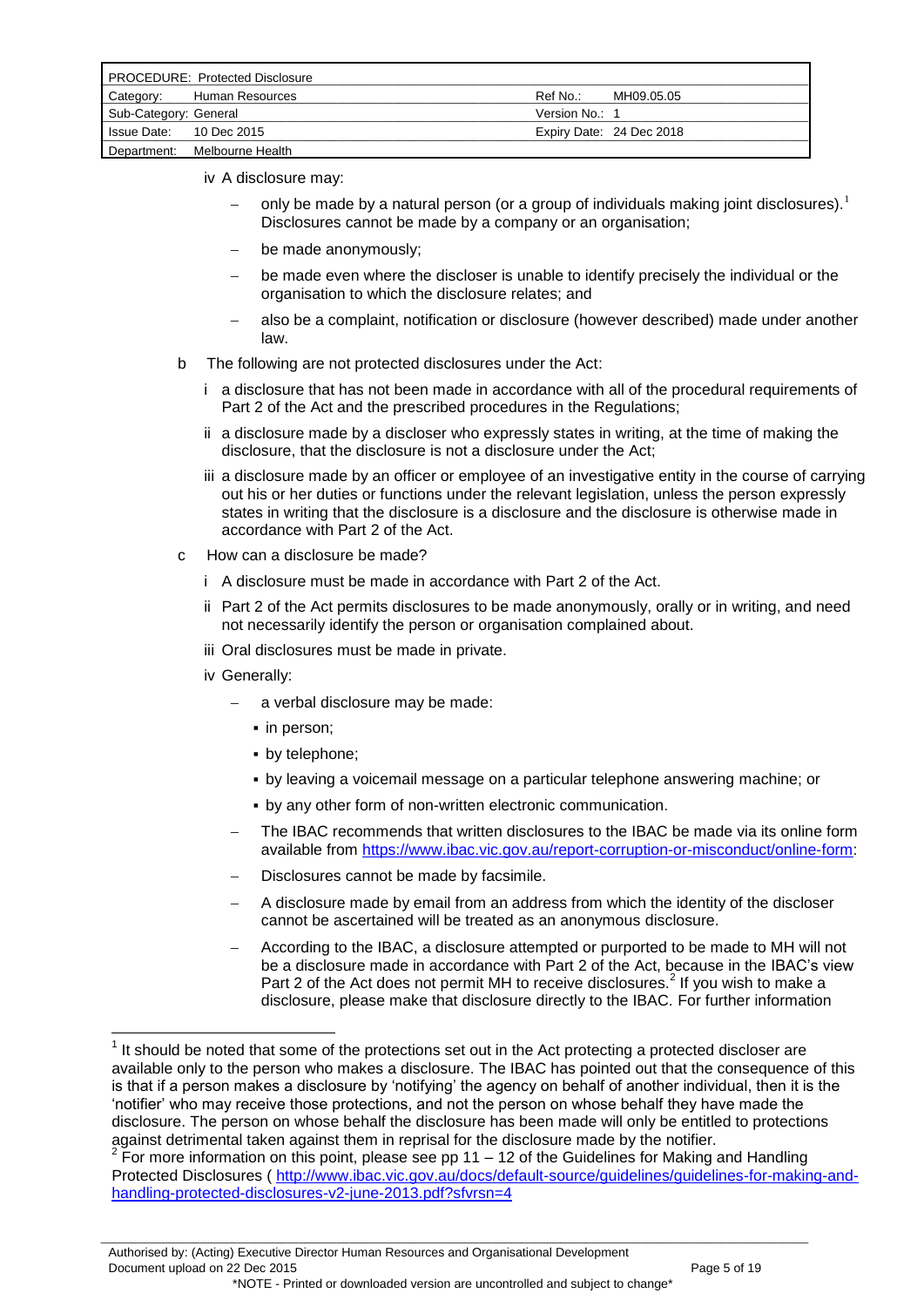| <b>PROCEDURE: Protected Disclosure</b> |                  |                |                          |
|----------------------------------------|------------------|----------------|--------------------------|
| Category:                              | Human Resources  | Ref No.:       | MH09.05.05               |
| Sub-Category: General                  |                  | Version No.: 1 |                          |
| Is sue Date: 10 Dec 2015               |                  |                | Expiry Date: 24 Dec 2018 |
| Department:                            | Melbourne Health |                |                          |

about how to make a disclosure to the IBAC, see pp  $8 - 12$  of the IBAC's Guidelines for Making and Handling Protected Disclosures.

- d What can a disclosure be made about?
	- i A disclosure must be about the conduct of a person, public officer or public body in their capacity as a public body or public officer as outlined in the following diagram:



- e Improper Conduct
	- i A disclosure may be made about improper conduct by a public body or public official in the performance of their functions as a public body or public officer.
	- ii Central to the notion of improper conduct is the notion of the "public trust".
	- iii "Public trust" is a concept that provides the basis "*for obligations of honesty and fidelity in public officers that exist to serve, protect and advance the interests of the public'*.3
	- iv A person acting in their official capacity is exercising "public power" that is derived from their public office holding and may be controlled or influenced by legislative provisions, administrative directions, or constitutional principles or conventions. There is an expectation that members of the community may rely on and trust their public bodies and officials to act honestly. The expectation is that public officers will not use their positions for personal advantage, or use the influence of their public office for improper purposes where there is a duty to act objectively and impartially.
	- v Disclosers will need to identify that there is a link between the alleged improper conduct of a person or an organisation and their function as a public officer or a public body.
	- vi Improper conduct is defined in the Act to mean either corrupt conduct or specified conduct (both terms are also defined by the Act and the IBAC Act).
- f Corrupt conduct

1

Corrupt conduct means any one of the following:

- i conduct of any person that adversely affects the honest performance by a public officer or public body of his or her or its functions as a public officer or public body;
- ii conduct of a public officer or public body that constitutes or involves the dishonest performance of his or her or its functions as a public officer or public body;
- iii conduct of a public officer or public body that constitutes or involves knowingly or recklessly breaching public trust;

<sup>3</sup> *R v Bembridge* (1783) 99 ER 679, cited by the IBAC on p 14 and footnote 7 in its Guidelines for Making and Handling Protected Disclosures [\(http://www.ibac.vic.gov.au/docs/default-source/guidelines/guidelines-for](http://www.ibac.vic.gov.au/docs/default-source/guidelines/guidelines-for-making-and-handling-protected-disclosures-v2-june-2013.pdf?sfvrsn=4%20)[making-and-handling-protected-disclosures-v2-june-2013.pdf?sfvrsn=4](http://www.ibac.vic.gov.au/docs/default-source/guidelines/guidelines-for-making-and-handling-protected-disclosures-v2-june-2013.pdf?sfvrsn=4%20)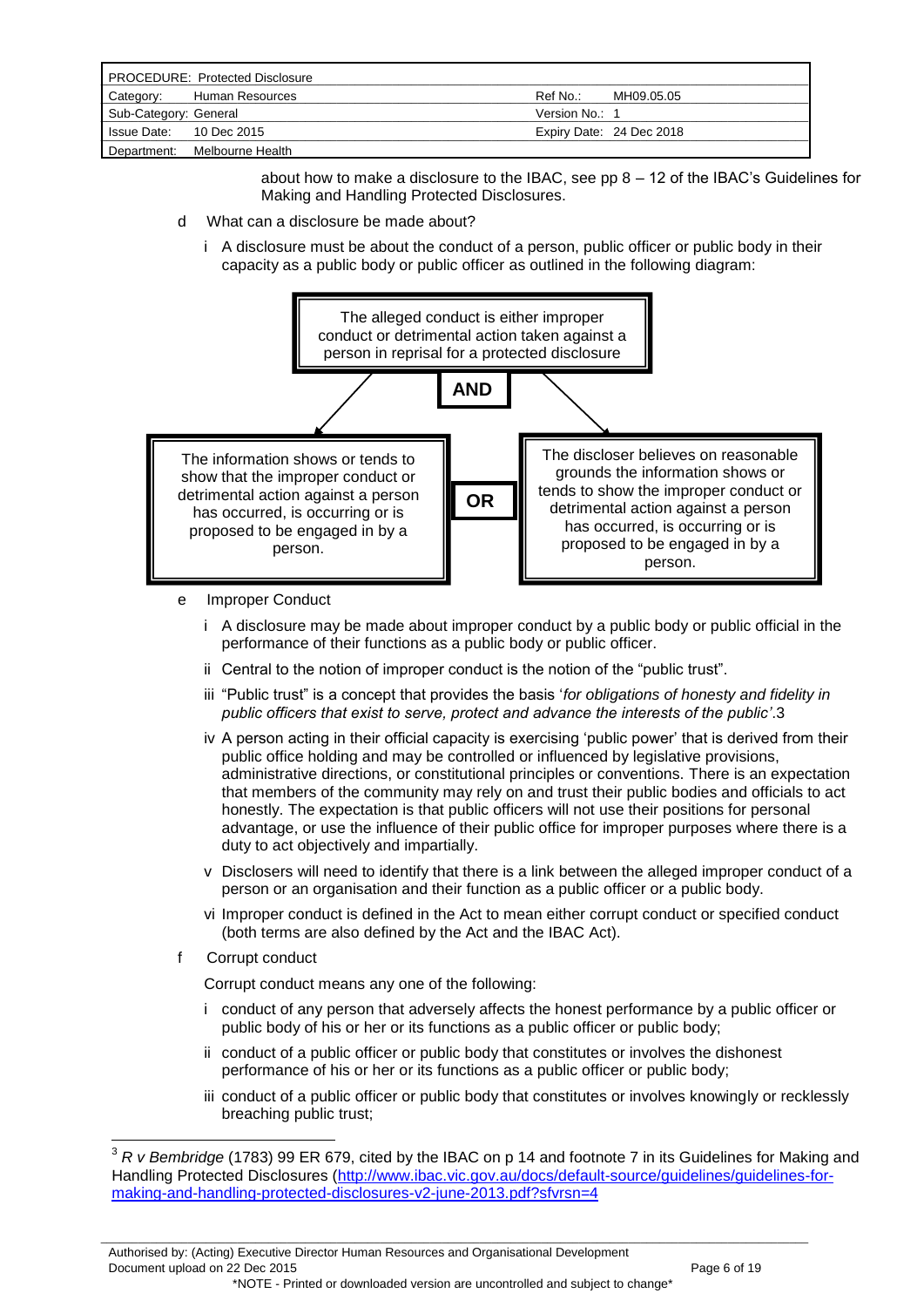| <b>PROCEDURE: Protected Disclosure</b> |                              |                |                          |
|----------------------------------------|------------------------------|----------------|--------------------------|
| Category:                              | Human Resources              | Ref No.:       | MH09.05.05               |
| Sub-Category: General                  |                              | Version No.: 1 |                          |
| Is sue Date: 10 Dec 2015               |                              |                | Expiry Date: 24 Dec 2018 |
|                                        | Department: Melbourne Health |                |                          |

- iv conduct of a public officer or a public body that involves the misuse of information or material acquired in the course of the performance of his or her or its functions as a public officer or public body, whether or not for the benefit of the public officer or public body or any other person; or
- v conduct that could constitute a conspiracy or an attempt to engage in any of the conduct referred to above; and
- If that conduct could be proved beyond reasonable doubt at a trial, amounts to:
- vi an indictable offence; or
- vii one of the following 3 types of common law offences committed in Victoria:
	- perverting the course of justice
	- attempting to pervert the course of justice
	- bribery of an official.
- g Specified conduct
	- i Specified conduct is any one of the above types of conduct, or conduct that involves substantial mismanagement of public resources, risk to public health or safety, or risk to the environment, which would not constitute "corrupt conduct" but would nevertheless, if proved, constitute either:
		- a criminal offence; or
		- reasonable grounds for dismissing or terminating the employment of the officer who engaged, or is engaging, in that conduct.
	- ii It should be noted the risk in relation to mismanagement or public health and safety or the environment must be "substantial", requiring significant or considerable mismanagement, or significant or considerable risks to public health, safety or the environment.
- h Detrimental action
	- i It is an offence under the Act for a public officer or body to take detrimental action against a discloser in reprisal for making a protected disclosure. There are two essential components here: whether there is in fact "detrimental action", as defined by the Act, and whether that action is being taken in reprisal against a person for making or being connected with a protected disclosure.
	- ii Detrimental action as defined by the Act includes:
		- action causing injury, loss or damage;
		- intimidation or harassment; and
		- discrimination, disadvantage or adverse treatment in relation to a person"s employment, career, profession, trade or business, including the taking of disciplinary action.
	- iii In addition, a person can have taken detrimental action without having taken the action itself, but just by threatening to take such action. Further, the detrimental action need not necessarily have been taken (or threatened to be taken) against a person making a protected disclosure, but against any person connected with a protected disclosure.
	- iv Examples of detrimental action prohibited by the Act include:
		- threats to a person"s personal safety or property, including intimidating or harassing a discloser or the discloser"s family or friends or otherwise causing personal injury or prejudice to the safety or damaging property of a discloser or the discloser"s family or friends;
		- the demotion, transfer, isolation or change in duties of a discloser due to his or her having made a disclosure;
		- discriminating or disadvantaging a person in their career, profession, employment, trade or business; or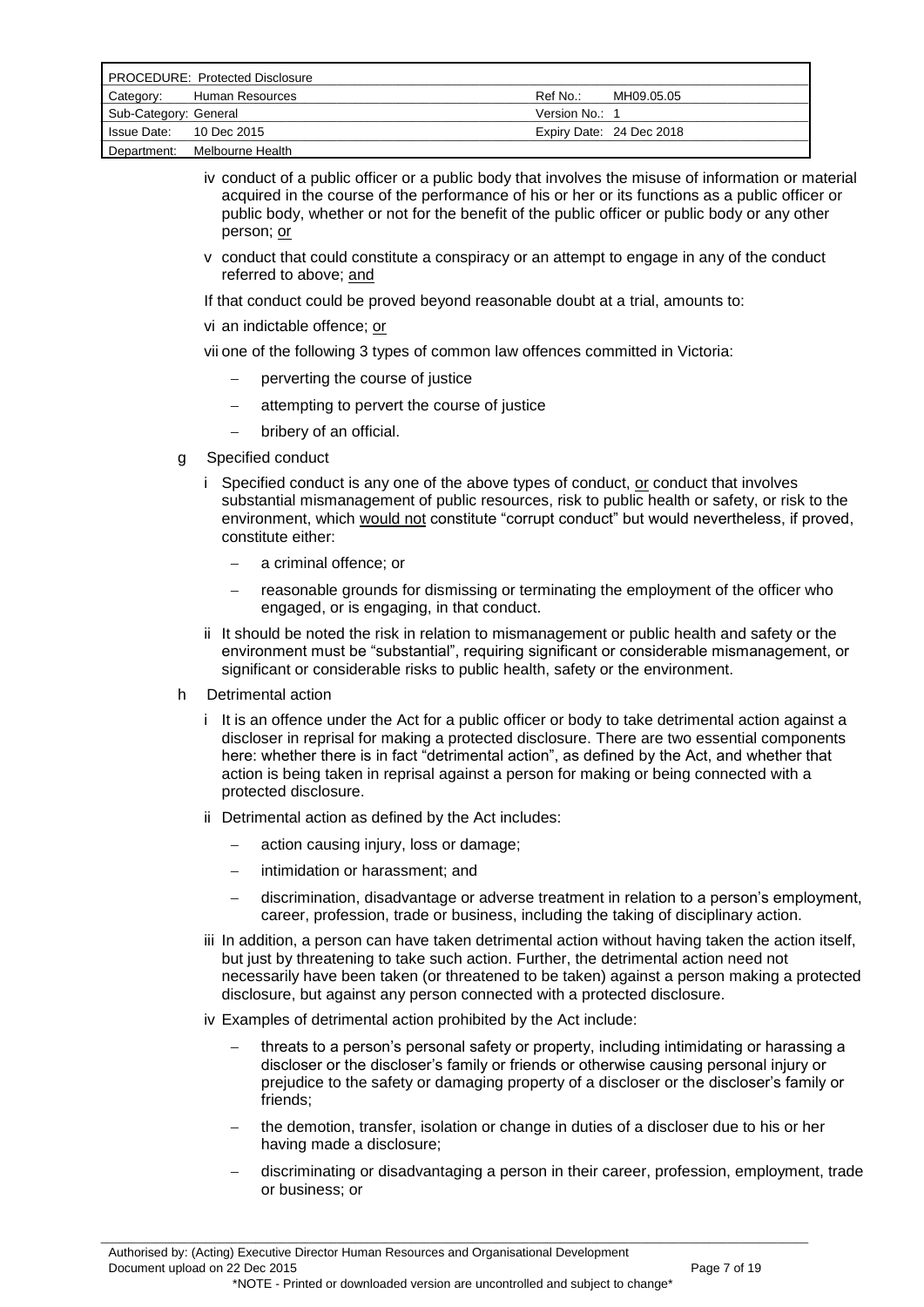| <b>PROCEDURE: Protected Disclosure</b> |                              |                |                          |
|----------------------------------------|------------------------------|----------------|--------------------------|
| Category:                              | Human Resources              | Ref No∴        | MH09.05.05               |
| Sub-Category: General                  |                              | Version No.: 1 |                          |
| Is sue Date: 10 Dec 2015               |                              |                | Expiry Date: 24 Dec 2018 |
|                                        | Department: Melbourne Health |                |                          |

- discriminating against the discloser or the discloser"s family and associates in subsequent applications for promotions, jobs, permits or tenders resulting in financial loss or reputational damage.
- i Taken in reprisal for a protected disclosure
	- i The person (or the person incited to take detrimental action) must take or threaten the detrimental action, because, or in the belief that the:
		- other person or anyone else has made, or intends to make the disclosure;
		- other person or anyone else has cooperated, or intends to cooperate with an investigation of the disclosure.
	- ii This belief must be a "substantial" reason for taking that action, or it will not be considered to be detrimental action.
- 5.5. Assessment of a disclosure
	- a Disclosures about MH, its officers, employees and members should only be made to the IBAC. According to the IBAC, MH is a public body that cannot receive disclosures. If MH receives a complaint, report, or allegation of improper conduct or detrimental action that it views to be a protected disclosure, it will advise the discloser to make their disclosure to the IBAC.
	- b Once a disclosure has been notified to the IBAC, the IBAC must determine whether it is a protected disclosure complaint. Such a determination must be made within a reasonable time after the disclosure is notified to the IBAC.
	- c If the IBAC is of the view that the assessable disclosure is not a protected disclosure, then it is not a "protected disclosure complaint". If the IBAC is of the view that the assessable disclosure is a protected disclosure, then it must determine that the protected disclosure is a "protected disclosure complaint".
	- d If the IBAC determines the disclosure is not a protected disclosure complaint
		- i If the IBAC determines the disclosure is not a protected disclosure complaint, the IBAC must advise the discloser in writing and within a reasonable time after the determination is made, that:
			- the IBAC has determined that the disclosure is not a protected disclosure complaint; and
			- as a consequence of that determination:
				- the disclosure will not be investigated as a protected disclosure complaint; and
				- the confidentiality provisions under Part 7 of the Act no longer apply in relation to the disclosure; and
			- regardless of whether the IBAC has determined that the disclosure is a protected disclosure complaint, the protections under Part 6 apply to a protected disclosure.
		- ii In addition, if the IBAC is of the view that the disclosure, although not a protected disclosure complaint, may be able to be dealt with by another entity, the IBAC may advise the discloser that:
			- . the matter which is the subject of the disclosure may be able to be dealt with by that entity other than as a protected disclosure complaint; and
			- if the discloser wishes to pursue the matter, make a complaint directly to that entity.
		- iii The IBAC is also able to consider whether it wishes to treat the assessable disclosure as a notification made to the IBAC under the IBAC Act.
	- e If the IBAC determines the disclosure is a protected disclosure complaint

- i Notification to the discloser
	- If the IBAC determines the disclosure is a protected disclosure complaint, the IBAC must advise the discloser in writing and within a reasonable time after the determination is made, that:
		- the IBAC has determined that the disclosure is a protected disclosure complaint;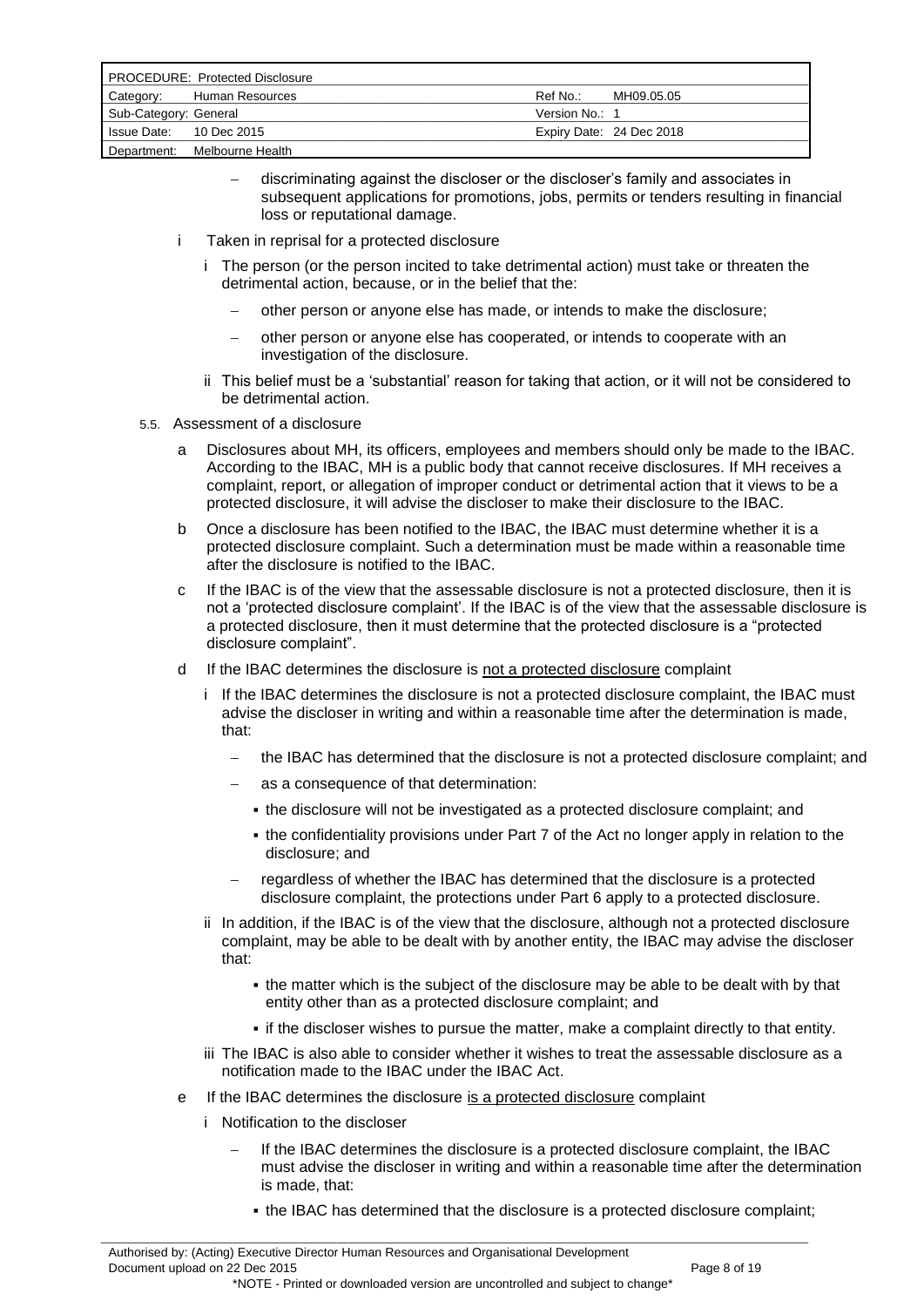| <b>PROCEDURE: Protected Disclosure</b> |                  |                |                          |
|----------------------------------------|------------------|----------------|--------------------------|
| Category:                              | Human Resources  | Ref No.:       | MH09.05.05               |
| Sub-Category: General                  |                  | Version No.: 1 |                          |
| Is sue Date: 10 Dec 2015               |                  |                | Expiry Date: 24 Dec 2018 |
| Department:                            | Melbourne Health |                |                          |

- regardless of the determination, the protections available to a discloser of a protected disclosure under Part 6 of the Act apply;
- . the discloser has rights, protections and obligations under the Act as contained in ss 72, 74 and Parts 6 and 7 of the Act, including an explanation of the effect of those sections and Parts of the Act; and
- it is an offence under s 74 of the Act to disclose that the IBAC has determined that the disclosure is a protected disclosure complaint.
- Whether or not IBAC determines the disclosure to be a protected disclosure complaint, the protections under Part 6 of the Act apply to the discloser.
- Once the IBAC has determined that a disclosure is a protected disclosure complaint, the discloser cannot withdraw that disclosure. However, under the IBAC Act, the IBAC can decide not to investigate a protected disclosure complaint if the discloser requests that it not be investigated.
- ii Further actions the IBAC may take<sup>4</sup>
	- Under the IBAC Act, the IBAC may dismiss, investigate, or refer a protected disclosure complaint.
	- If the IBAC dismisses a protected disclosure complaint, then it must do so on one of the grounds specifically set out in the IBAC Act. In particular, the IBAC must dismiss a protected disclosure complaint if the matter disclosed is a matter that neither the IBAC nor an investigating entity may investigate.
	- The IBAC may choose to investigate the alleged conduct if it is reasonably satisfied that it is "serious corrupt conduct".
	- The IBAC may also choose to refer the protected disclosure complaint to other appropriate and relevant investigative entities.
	- Depending on the action the IBAC decides to take, the IBAC must also provide certain other information to the discloser. That information is set out at the chart on p 24 of the IBAC's Guidelines for Making and Handling Protected Disclosures.<sup>5</sup>
- iii Other information about investigative entities' investigations of a protected disclosure complaint<sup>6</sup>
	- If the IBAC or another investigative entity is conducting an investigation of a protected disclosure complaint, it may be in contact with MH or a person about which the disclosure has been made. This will be for the purpose of conducting investigative enquiries.
	- MH or that person will be able to disclose information about the protected disclosure complaint to the investigative entity without breaching the confidentiality requirements of the Act.
	- The relevant investigative entity may also disclose the identity of the discloser and the content of the disclosure if necessary to do so for the purposes of their investigative action. If this is the case, then MH or the person, to whom the information has been disclosed, is bound by the confidentiality requirements of Part 7 of the Act.

<sup>————————————————————&</sup>lt;br><sup>4</sup> This section of the procedures comprises a summary of points drawn from pp 23 to 25 of the IBAC's Guidelines for Making and Handling Protected Disclosures [\(http://www.ibac.vic.gov.au/docs/default](http://www.ibac.vic.gov.au/docs/default-source/guidelines/guidelines-for-making-and-handling-protected-disclosures-v2-june-2013.pdf?sfvrsn=4)[source/guidelines/guidelines-for-making-and-handling-protected-disclosures-v2-june-2013.pdf?sfvrsn=4 F](http://www.ibac.vic.gov.au/docs/default-source/guidelines/guidelines-for-making-and-handling-protected-disclosures-v2-june-2013.pdf?sfvrsn=4)or further information, please refer to those Guidelines.

<sup>&</sup>lt;sup>5</sup> Available at [http://www.ibac.vic.gov.au/docs/default-source/guidelines/guidelines-for-making-and-handling](http://www.ibac.vic.gov.au/docs/default-source/guidelines/guidelines-for-making-and-handling-protected-disclosures-v2-june-2013.pdf?sfvrsn=4)[protected-disclosures-v2-june-2013.pdf?sfvrsn=4](http://www.ibac.vic.gov.au/docs/default-source/guidelines/guidelines-for-making-and-handling-protected-disclosures-v2-june-2013.pdf?sfvrsn=4)<br><sup>6</sup> See footnote 5 above.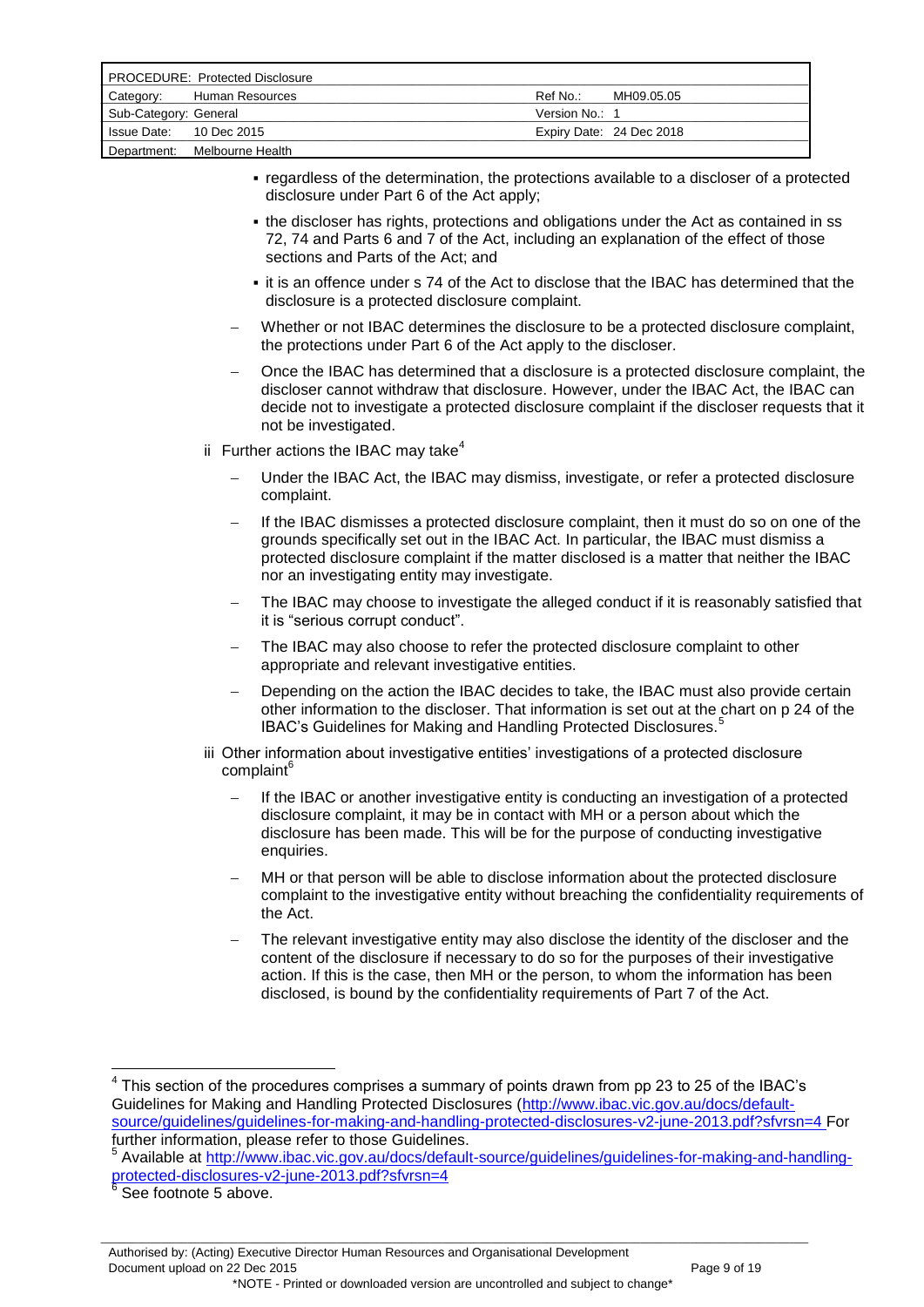| <b>PROCEDURE: Protected Disclosure</b> |                  |                |                          |
|----------------------------------------|------------------|----------------|--------------------------|
| Category:                              | Human Resources  | Ref No.:       | MH09.05.05               |
| Sub-Category: General                  |                  | Version No.: 1 |                          |
| Is sue Date: 10 Dec 2015               |                  |                | Expiry Date: 24 Dec 2018 |
| Department:                            | Melbourne Health |                |                          |

- In addition, if MH is advised of the identity of the discloser, then it will be required to look after the welfare of the discloser and provide protection against possible detrimental action.
- At the conclusion of its investigation, the relevant investigative entity must generally provide the discloser with information about the results of its investigation, including any action taken by the investigative entity and any recommendation by the investigative agency that action or further action be taken.
- The investigative entity may provide written information about the commencement, conduct or result of an investigation, including any actions taken and any recommendation made that any action or further action be taken to the relevant principal officer. However, the investigative entity must not provide any information that is likely to lead to the identification of a discloser.
- The investigative entity does not have to provide this information to either the discloser or the relevant principal officer in specified circumstances set out in the IBAC Act or the *Ombudsman Act 1973.*
- 5.6. Welfare management

1

- a MH is committed to the protection of genuine disclosers against detrimental action taken in reprisal for the making of protected disclosures.
- b The protection of persons making genuine protected disclosures about improper conduct or detrimental action is essential for the effective implementation of the Act. In addition, the Act extends the need for welfare management to people who have cooperated or intend to cooperate with an investigation of a protected disclosure complaint ("co-operators"). Persons who are the subject of allegations will also have their welfare looked after.
- c It is the view of the IBAC that MH cannot receive disclosures, and therefore may not know that a person has made a protected disclosure. Confidentiality obligations require a person who has made a protected disclosure not to discuss the matter with any other person except with the IBAC (or another investigative entity to which the IBAC may have referred the disclosure). Therefore, MH will only be made aware that a person requires protection under the Act if that information has been provided to MH by the IBAC or the VI (when assessing whether a disclosure is a protected disclosure complaint), or by the investigative entity investigating a protected disclosure complaint.
- d Once the MH has been made aware of the identity of a discloser, and any other relevant information about the protected disclosure, MH will keep all information it receives confidential, and will manage the welfare of any relevant persons in accordance with its obligations under the Act.
- e MH must, where it is aware of or has been provided the identities of disclosers and cooperators, ensure they are protected from direct and indirect detrimental action being taken against them in reprisal for the protected disclosure.7 MH will ensure its workplace culture supports disclosers and co-operators. Such support will extend to the relevant persons regardless of whether they are internal to the organisation (e.g., employees, Members, other officers) or external members of the public. However, different legislative responsibilities (including those external to the Act) apply to persons internal to the organisation, and to persons who may be clients or users of MH's services. These responsibilities derive from various legislative and administrative obligations to:
	- i ensure the health and wellbeing of employees of a public sector body under laws including those relating to *Occupational Health and Safety, the Charter of Human Rights and Responsibilities Act 2006*, the *Public Administration Act 2004*, and various Victorian Public Sector Codes of Conduct (as relevant); and

 $7$  The balance of this section of these procedures assume that the MH has been provided with the relevant information from one of the investigative entities such that it is aware of the identity of the persons requiring protection and is therefore able to comply with its requirements to manage the welfare of those persons.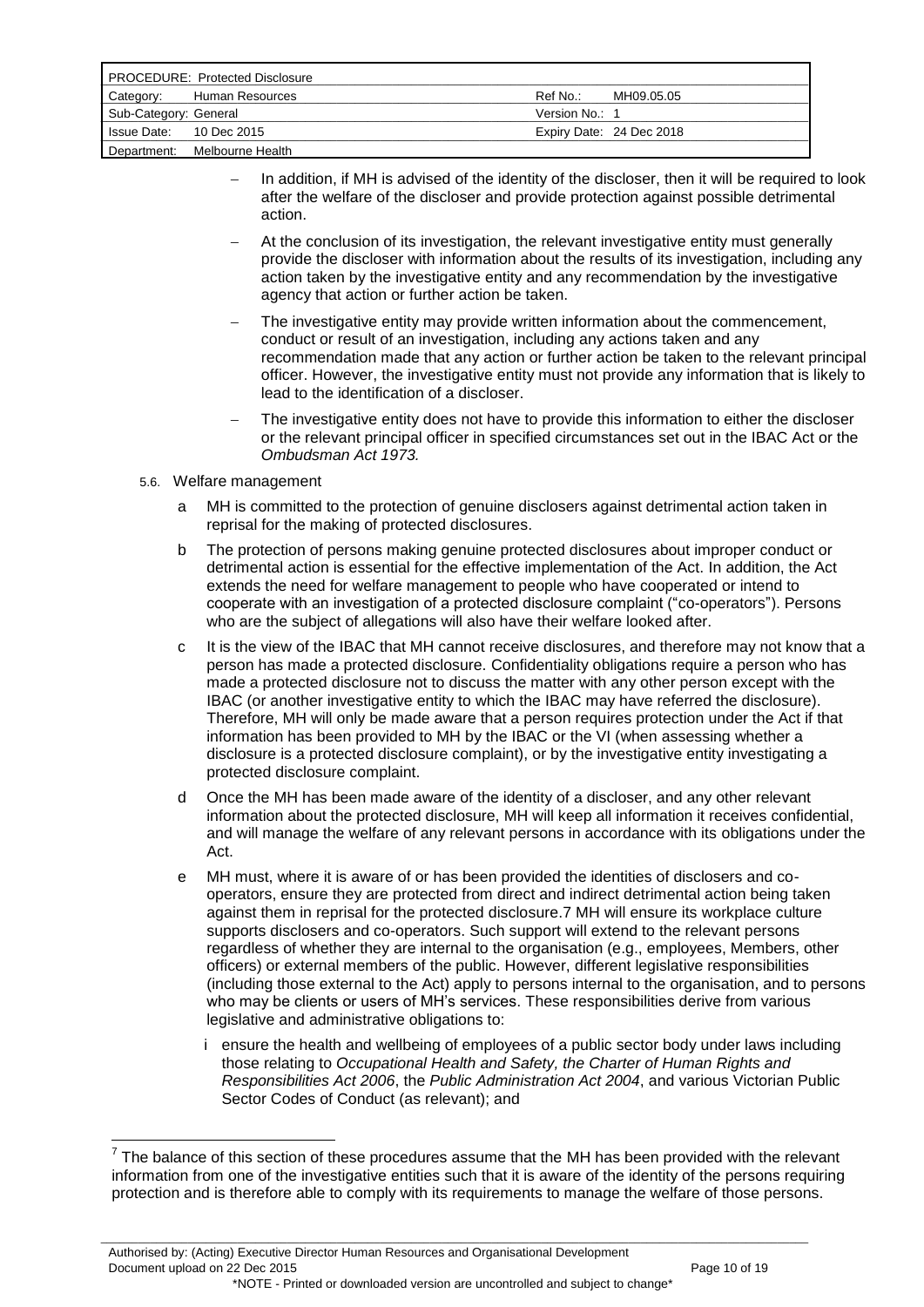| <b>PROCEDURE: Protected Disclosure</b> |                              |                |                          |
|----------------------------------------|------------------------------|----------------|--------------------------|
|                                        | Category: Human Resources    | Ref No.:       | MH09.05.05               |
| Sub-Category: General                  |                              | Version No.: 1 |                          |
| Is sue Date: 10 Dec 2015               |                              |                | Expiry Date: 24 Dec 2018 |
|                                        | Department: Melbourne Health |                |                          |

- ii comply with various relevant laws, policies and practices when making administrative and other decisions or taking particular actions affecting a customer, client or user of the public body"s services. The IBAC uses the example of a public housing tenant client of the Department of Human Services to illustrate this point. If the tenant makes a disclosure about an officer of the Department allocating a house to a relative of the officer, without them having to go through the normal application process, then the IBAC"s view is that the Department has legislative and administrative obligations to meet in handling the welfare of the discloser.8
- f Generally, for internal persons, MH will ensure a supportive work environment and respond appropriately to any reports of intimidation or harassment against these persons. For external persons, MH will take reasonable steps to provide appropriate support. MH will discuss reasonable expectations with all persons receiving welfare management in connection with a protected disclosure.
- g Support available to disclosers and cooperators<sup>9</sup>
	- i MH will support disclosers and cooperators by:
		- keeping them informed, by providing:
		- confirmation that the disclosure has been received, if the relevant investigative agency has provided this information to MH;
		- the legislative or administrative protections available to the person;
		- a description of any action proposed to be taken;
		- if action has been taken by MH, details about results of the action known to MH;
		- providing active support by:
			- **Exercise 1** acknowledging the person for having come forward;
			- assuring the discloser or cooperator that they have done the right thing, and MH appreciates it;
			- making a clear offer of support;
			- assuring them that all reasonable steps will be taken to protect them;
			- giving them an undertaking to keep them informed as far as MH is reasonably able to;
		- managing their expectations by undertaking an early discussion with them about:
			- what outcome they seek;
			- whether their expectations are realistic;
			- what MH will be able to deliver;
		- maintaining confidentiality by:
			- ensuring as far as is possible that other people cannot infer the identity of the discloser or cooperator;
			- **reminding the discloser or cooperator not to reveal themselves or to reveal any** information that would enable others to identify them as a discloser or cooperator;
			- ensuring that hardcopy and electronic files relating to the disclosure are accessible only to those who are involved in managing disclosures in MH;
		- proactively assessing the risk of detrimental action being taken in reprisal (rather than reactively waiting for a problem to arise and a complaint to be made by the discloser or

<u>.</u> <sup>8</sup> Pages 7-8, Guidelines for protected disclosure welfare management, [http://www.ibac.vic.gov.au/docs/default-source/guidelines/guidelines-for-protected-disclosure-welfare](http://www.ibac.vic.gov.au/docs/default-source/guidelines/guidelines-for-protected-disclosure-welfare-management-june-2013.pdf?sfvrsn=4)[management-june-2013.pdf?sfvrsn=4](http://www.ibac.vic.gov.au/docs/default-source/guidelines/guidelines-for-protected-disclosure-welfare-management-june-2013.pdf?sfvrsn=4)

 $9$ This section is adapted from resources of the Queensland Government as cited and drawn from p 10 of the IBAC"s Guidelines for protected disclosure welfare management, ibid.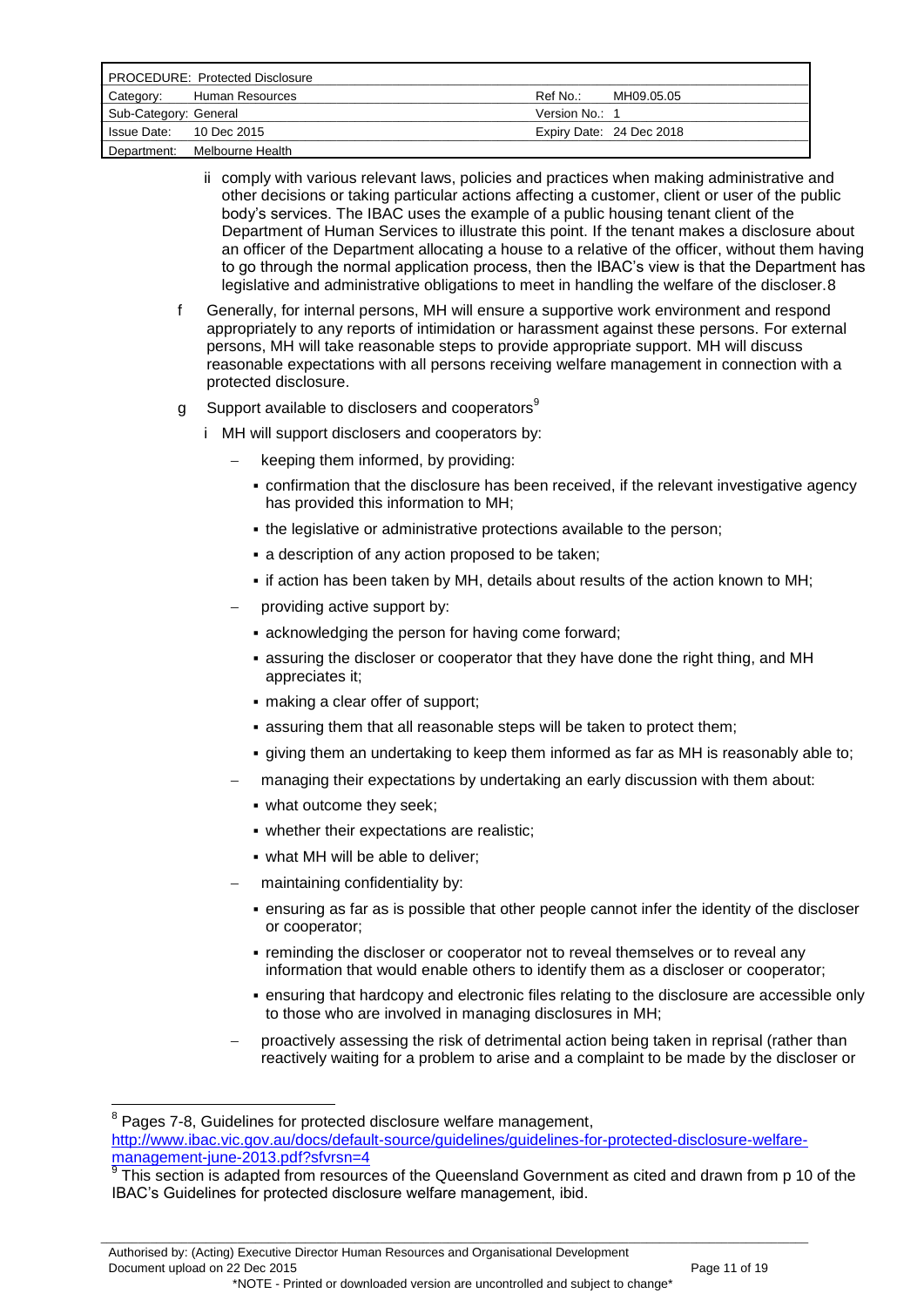| <b>PROCEDURE: Protected Disclosure</b> |                  |                |                          |
|----------------------------------------|------------------|----------------|--------------------------|
| Category:                              | Human Resources  | Ref No.:       | MH09.05.05               |
| Sub-Category: General                  |                  | Version No.: 1 |                          |
| Is sue Date: 10 Dec 2015               |                  |                | Expiry Date: 24 Dec 2018 |
| Department:                            | Melbourne Health |                |                          |

cooperator); that is, actively monitor the workplace, anticipating problems and dealing with them before they develop as far as is possible;

- protecting the discloser or cooperator by:
	- examining the immediate welfare and protection needs of the person and seeking to foster a supportive work environment;
	- listening and responding to any concerns the person may have about harassment, intimidation or victimisation in reprisal for their actions;
	- assessing whether the concerns the person may have about harassment, intimidation or victimisation might be due to other causes other than those related to the protected disclosure;
- preventing the spread of gossip and rumours about any investigation into the protected disclosure where MH is aware of any investigation being undertaken or about to be undertaken; and
- keeping contemporaneous records of all aspects of the case management of the person, including all contact and follow-up action.
- h Appointment of a Welfare Manager
	- i In appropriate circumstances, MH will appoint a suitable welfare manager to protect a discloser or a cooperator. The following matters will be taken into consideration by MH when deciding whether to appoint a welfare manager in a particular case:
		- are there any real risks of detrimental action against the discloser or cooperator, taking into account their particular circumstances?
		- whether MH can or will take the discloser or cooperator seriously and treat them with respect?
		- whether MH will give the discloser or cooperator effective support, including keeping the discloser informed of the status of the disclosure (as far as MH has been provided with such information by a relevant investigative entity)?
		- can MH protect the person from suffering repercussions, by dealing with the matter discreetly and confidentially, and responding swiftly and fairly to any allegations that the discloser or cooperator has in fact suffered retribution?
	- ii If the answer to the first question is 'yes' then the IBAC recommends the appointment of a dedicated welfare officer. If the answer to the first question is "no" and MH can meet the needs set out in the remainder of the questions, the IBAC suggests there may be no need for a dedicated welfare officer to be appointed for that particular case.
	- iii In most circumstances, a welfare officer will only be required where a protected disclosure complaint proceeds to investigation, but each protected disclosure received by MH will be assessed on its own merits. At Melbourne Health there is a Health and Wellbeing Coordinator, as well as a trained Peer Support Group. Staff may contact these services through Human Resources. In particular, Melbourne Health will appoint the Health and Wellbeing Coordinator to ensure that the appropriate support as set out above can be provided to the discloser or cooperator.
- Welfare management of persons who are the subject of protected disclosures

- i MH will also meet the welfare needs of a person who is the subject of a protected disclosure. It is important to remember that until a protected disclosure complaint is resolved, the information about the person is only an allegation.
- ii MH will make a decision about whether or when the subject of a disclosure will be informed about a protected disclosure involving an allegation made against him or her. It is possible that the subject of the disclosure may never be told about the disclosure if it is not determined to be a protected disclosure complaint, or if a decision is made to dismiss the disclosure. This may also depend on the stage at which the relevant investigative entity actually informs MH of the identity of the subject of a disclosure.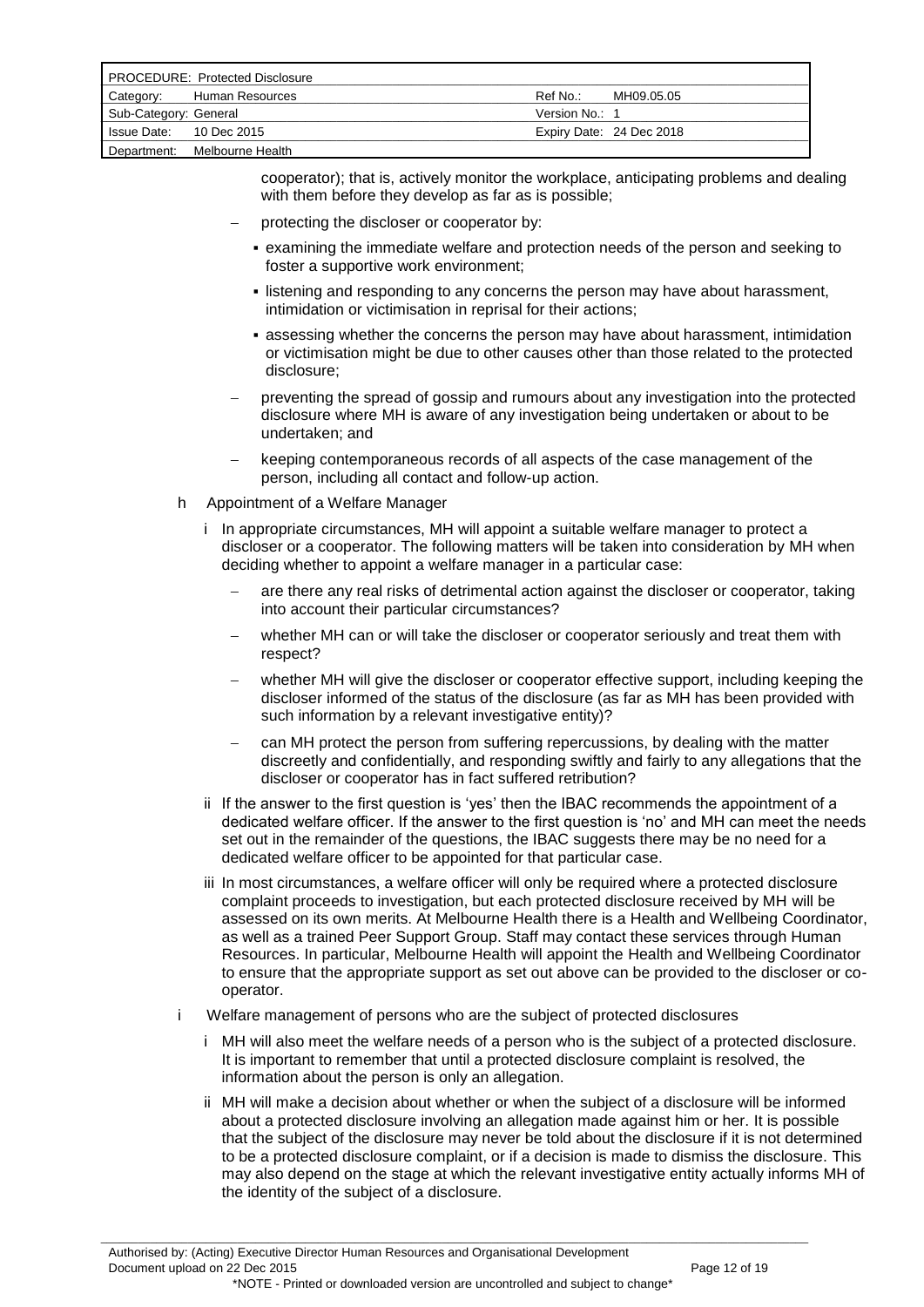| <b>PROCEDURE: Protected Disclosure</b> |                  |                |                          |
|----------------------------------------|------------------|----------------|--------------------------|
| Category:                              | Human Resources  | Ref No.:       | MH09.05.05               |
| Sub-Category: General                  |                  | Version No.: 1 |                          |
| Is sue Date: 10 Dec 2015               |                  |                | Expiry Date: 24 Dec 2018 |
| Department:                            | Melbourne Health |                |                          |

- iii The Act limits the disclosure of information about the content of an assessable disclosure and the identity of the discloser to certain specified circumstances set out in Part 7 of the Act. MH may give information about the disclosure to the subject of the disclosure if it is directed or authorised to do so by the investigative entity investigating the protected disclosure complaint, or for the purpose of taking action with respect to the conduct alleged, including disciplinary action.
- iv Investigative entities may also inform the subject of the protected disclosure complaint in the course of their investigation for the purposes of conducting that investigation, or any actions that they propose to take as a result of the investigation.
- j Welfare services

A person who is the subject of a disclosure who is made aware of their status as such may have a welfare manager appointed by MH, or be referred to MH's **Employee Assistance Program** for welfare assistance. In addition the Health and Wellbeing Coordinator is able to perform these services. Melbourne Health, through the Health and Wellbeing Coordinator or a delegated HR Manager, will provide support and advice to a person the subject of a disclosure, particularly in relation to their rights and obligations under the Act, these procedures, and any other relevant law or code of conduct. MH will consider each matter on a case by case basis, taking into account the information it has been provided by the investigative entity and the person"s particular circumstances.

- k Confidentiality
	- i Consistent with MH"s confidentiality obligations under the Act as outlined in these procedures, the fact that a disclosure has been made, any information received from the IBAC or another investigative entity and the identities of persons involved will not be divulged.
	- ii MH will take all reasonable steps to ensure the confidentiality of the subject of a disclosure at all times. Where the disclosure is dismissed or investigations do not substantiate the allegations made against the person, the fact that the investigation was undertaken, its results, and the identity of the person who was the subject of the disclosure (to the extent that MH has been provided that information by an investigative entity) will still be kept confidential by MH.
- l Natural justice
	- i MH will afford natural justice to the subject of a disclosure prior to any decision being made about the allegations. If the matter has been investigated by an investigative entity, then the investigative entity will be responsible for ensuring consultations with the subject include the provision of natural justice to him or her. The IBAC has noted that affording a subject of a disclosure natural justice in this context means that if a decision is to be made about their conduct this person has the right to:
		- be informed about the substance of the allegations against them;
		- be given the opportunity to answer the allegations before a final decision is made;
		- be informed about the substance of any adverse comment that may be included in any report arising from an investigation; and
		- have his or her defence set out fairly in any report.
- m If the allegations are wrong or unsubstantiated
	- i MH will give its full support to a person who is the subject of a disclosure where the allegations contained in a disclosure are wrong or unsubstantiated. In those circumstances, MH and any investigative entity involved will ensure that there are no adverse consequences for this person arising out of the disclosure or its investigation. This is particularly crucial in a situation where there has been publicly disclosed information identifying the subject, but also where such information has become well-known across MH and the subject is an employee, member or staff of MH.
	- ii Further, if the matter has been publicly disclosed by MH, the CEO will consider any request by that person to issue a statement of support setting out that the allegations were clearly wrong or.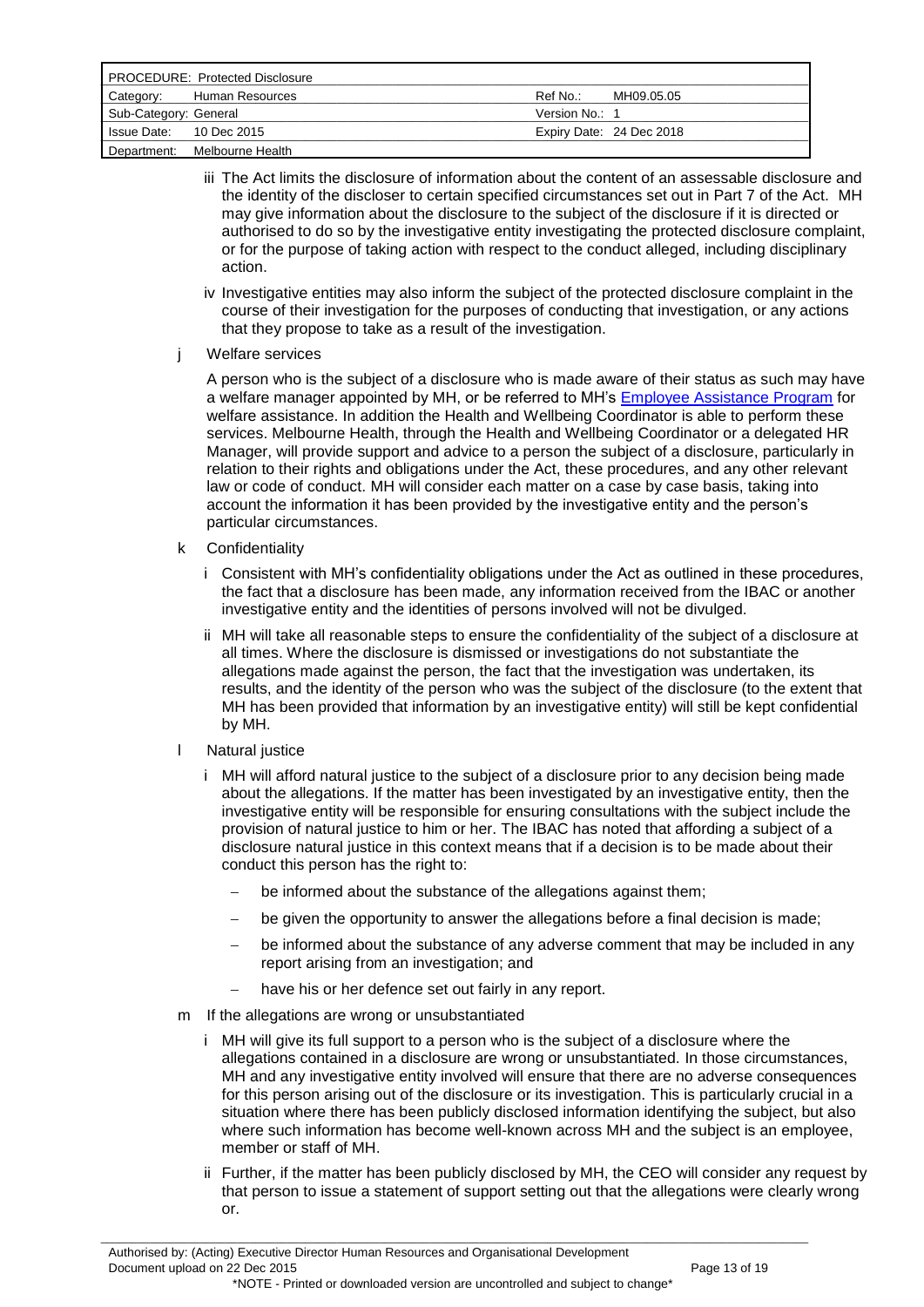| <b>PROCEDURE: Protected Disclosure</b> |                  |                |                          |
|----------------------------------------|------------------|----------------|--------------------------|
| Category:                              | Human Resources  | Ref No.:       | MH09.05.05               |
| Sub-Category: General                  |                  | Version No.: 1 |                          |
| Issue Date: 10 Dec 2015                |                  |                | Expiry Date: 24 Dec 2018 |
| Department:                            | Melbourne Health |                |                          |

- n If detrimental action is reported
	- i If any person reports an incident of harassment, discrimination or adverse treatment that may amount to detrimental action apparently taken in reprisal for a disclosure, the Welfare Manager or Protected Disclosure Coordinator must record details of the incident and advise the person of their rights under the Act to make a disclosure to the IBAC.
	- ii A person takes detrimental action against another person in reprisal for a protected disclosure if:
		- the person takes, or threatens to take, detrimental action against the other person because, or in the belief that:
			- the other person or anyone else has made, or intends to make, the disclosure; or
			- the other person or anyone else has cooperated, or intends to cooperate, with an investigation of the disclosure; or
		- for either of the reasons above, the person incites or permits someone else to take, or threaten to take, detrimental action against the other person.
	- iii All persons are reminded it is a criminal offence to take detrimental action against another person in reprisal for a protected disclosure under the Act. The penalty for committing such an offence in contravention of the Act is a maximum fine of 240 penalty units, (\$34,646.40 from 1 July 2013, usually increasing 1 July every year in accordance with arrangements made under the *Monetary Units Act 2004*), two years imprisonment or both.
	- iv In addition, the taking of detrimental action in reprisal for making a disclosure can be grounds for a person to make a further disclosure with respect to that conduct. The disclosure of this allegation should be made to the IBAC as a new disclosure under Part 2 of the Act. Where the detrimental action is of a serious nature likely to amount to a criminal offence, MH will also consider reporting the matter to the police or the IBAC.
	- v A discloser of a protected disclosure may also:
		- take civil action against the person who took detrimental action against the discloser and seek damages;
		- take civil action against MH jointly and severally to seek damages if the person who took detrimental action against the discloser took that action in the course of employment with, or while acting as an agent of MH; and
		- apply for an order or an injunction from the Supreme Court.
- 5.7. Protections for persons making a protected disclosure
	- a Part 6 protections available to disclosers
		- i Part 6 of the Act sets out the protections provided to persons who make a disclosure that is a "protected disclosure", i.e. one that is made in accordance with Part 2 of the Act. In summary, they are as follows:
			- the discloser is not subject to any civil or criminal liability for making the protected disclosure;
			- the discloser is not subject to any administrative action (including disciplinary action) for making the protected disclosure;
			- by making the protected disclosure, the discloser is not committing an offence against the Constitution Act 1975 or any other law that imposes obligations of confidentiality or otherwise restricts the disclosure of information;
			- by making the protected disclosure, the discloser is not breaching any other obligation (made by oath, rule of law or practice) requiring him or her to maintain confidentiality; and
			- the discloser cannot be held liable for defamation in relation to information included in a protected disclosure made by him or her.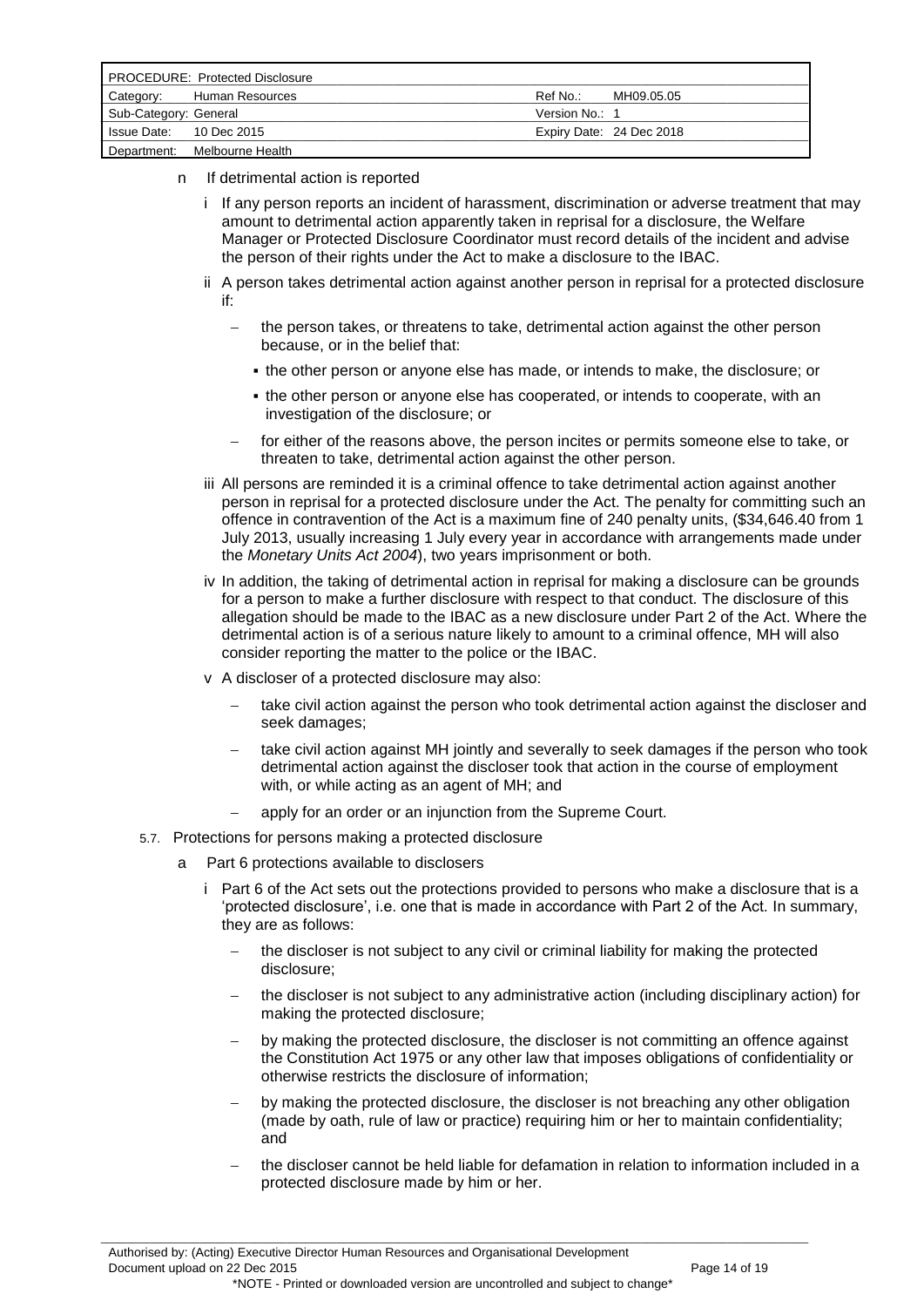| <b>PROCEDURE: Protected Disclosure</b> |                  |                |                          |
|----------------------------------------|------------------|----------------|--------------------------|
| Category:                              | Human Resources  | Ref No.:       | MH09.05.05               |
| Sub-Category: General                  |                  | Version No.: 1 |                          |
| Issue Date: 10 Dec 2015                |                  |                | Expiry Date: 24 Dec 2018 |
| Department:                            | Melbourne Health |                |                          |

- ii The protections in Part 6 apply from the time at which the disclosure is made by the discloser. They apply even if the IBAC has determined that the protected disclosure is not a protected disclosure complaint.
- iii The protections also apply to further information relating to a protected disclosure made by the original discloser, if the further information has been provided, verbally or in writing, to:
	- the IBAC; or
	- any investigative entity investigating the protected disclosure.
- iv Sections 52 and 53 of the Protective Disclosure Act refer specifically to confidentiality obligations of persons receiving information connected with an assessable disclosure, or leading to the identification of a discloser. Those confidentiality obligations do not apply to disclosers.
- b Transfer of employees
	- i An employee of a public service body or public entity who has made a protected disclosure and believes on reasonable grounds that detrimental action will be, is being, or has been taken against them may request a transfer of employment.
	- ii Accordingly, after making a disclosure a Melbourne Health employee can be transferred internally to another part of the organisation, or to another public service body or public entity on similar terms and conditions of employment. This can only happen if they request, or consent to, a transfer and the following other conditions apply:
		- the head of Melbourne Health has reasonable grounds to suspect detrimental action will be, is being, or has been taken against the employee;
		- the head of Melbourne Health considers that the transfer will avoid, reduce or eliminate the risk of detrimental action;
		- if transfer to another public body is proposed, the head of that public body consents to the transfer.
	- iii The transfer can be temporary or permanent, and if the employee is moved to another public body, the employee"s service in the new body is regarded as continuous with their pretransfer service.
- c Actions of the discloser constituting offences and leading to protections being lost
	- i However, a discloser is not protected if they commit an offence under s 72 or s 73 of Act, as follows:
		- provide false or misleading information, or further information that relates to a protected disclosure, that the person knows to be false or misleading in a material particular, intending that the information be acted on as a protected disclosure (maximum penalty: a fine of 120 penalty units (\$17,323.20 from 1 July 2013), usually increasing 1 July every year in accordance with arrangements made under the Monetary Units Act 2004), 12 months' imprisonment, or both);
		- claim that a matter is the subject of a protected disclosure knowing the claim to be false (maximum penalty: a fine of 120 penalty units, 12 months' imprisonment, or both);
		- falsely claim that a matter is the subject of a disclosure that IBAC has determined to be a protected disclosure complaint (maximum penalty: a fine of 120 penalty units, 12 months' imprisonment, or both).
	- ii Similar provisions set out in the IBAC Act, such as in s 184, also makes it a criminal offence to disclose certain information received from the IBAC. The penalties for such offences are a fine of 60 penalty units, 6 months' imprisonment, or both.
- d Other limitations on protections afforded to disclosers
	- i A discloser is not protected against legitimate management action being taken by MH in accordance with the Act.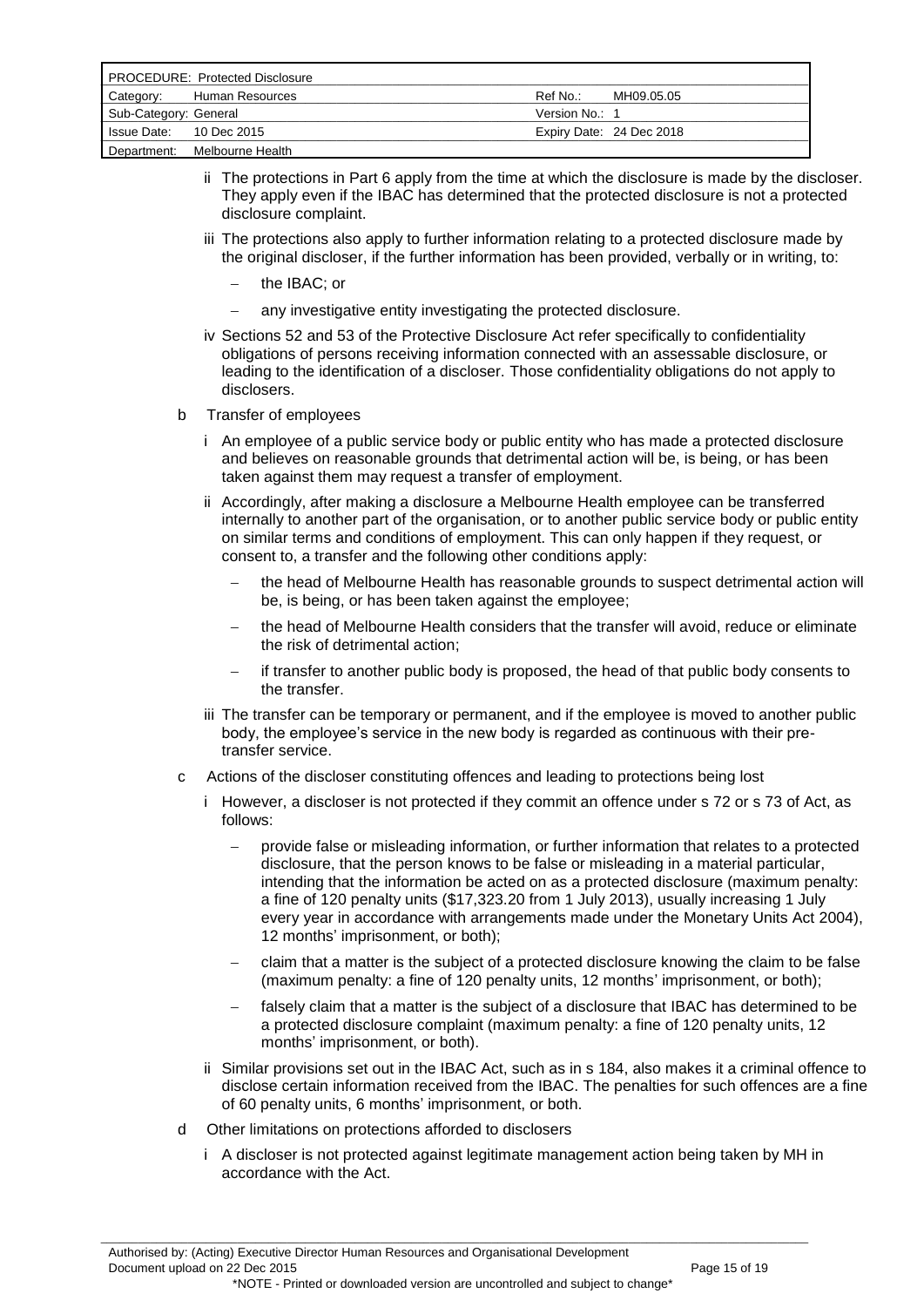| <b>PROCEDURE: Protected Disclosure</b> |                  |                |                          |
|----------------------------------------|------------------|----------------|--------------------------|
| Category:                              | Human Resources  | Ref No∴        | MH09.05.05               |
| Sub-Category: General                  |                  | Version No.: 1 |                          |
| Is sue Date: 10 Dec 2015               |                  |                | Expiry Date: 24 Dec 2018 |
| Department:                            | Melbourne Health |                |                          |

- ii In addition, although the discloser of a protected disclosure is not subject to criminal or civil liability for making the disclosure, the Act specifically provides that a person remains liable for their own conduct even though the person has made a disclosure of that conduct under the Act. Therefore, the discloser will still be held liable for their own conduct that they disclose as part of making a protected disclosure.
- e If the person making the disclosure is implicated in the improper conduct or detrimental action that is the subject of the disclosure
	- i Where a discloser is implicated in improper conduct, and an investigative entity has provided the necessary information to MH, MH will protect the discloser from reprisals in accordance with the Act, the IBAC's guidelines and these procedures. MH acknowledges that the act of disclosing should not shield disclosers from the reasonable consequences flowing from any involvement in improper conduct. However, in some circumstances, an admission may be a mitigating factor when considering disciplinary or other action.
	- ii The management of the welfare of a discloser may become complicated when that person is implicated in misconduct, whether or not that misconduct is related to the disclosure.
	- iii Taking disciplinary or other action against a person who has made a protected disclosure invariably creates the perception that it is being taken in reprisal for the disclosure. The CEO will make the final decision on the advice of the Protected Disclosure Coordinator and/or the Health and Wellbeing Coordinator as to whether disciplinary or other action will be taken against a discloser. Where disciplinary or other action relates to conduct that is the subject of the disclosure, the disciplinary or other action will only be taken after the disclosed matter has been appropriately dealt with. In all cases where disciplinary or other action is being contemplated, any such action will not be taken without MH ensuring that:
		- the fact that a person has made a protected disclosure is not a substantial reason for MH taking the action against the employee;
		- there are good and sufficient grounds that would fully justify action against any other person in the same circumstances;
		- there are good and sufficient grounds that justify exercising any discretion to institute disciplinary or other action.
	- iv MH will take all reasonable steps to thoroughly document its decision-making process, including recording the reasons why the disciplinary or other action is being taken, and the reasons why the action is not being taken in retribution against the discloser for making the disclosure, so that it will be able to clearly demonstrate that the disciplinary or other action was taken for the appropriate and permitted reasons under the Act.
	- v The discloser will be clearly informed of any action proposed to be taken, be afforded natural justice, and inform and be informed of any mitigating factors that have been taken into account. Such communications with the discloser will be made in plain English and reasonable steps to provide appropriate support will be offered where appropriate.
- 5.8. Confidentiality
	- a General obligation of confidentiality on MH and all individuals
		- i MH will take all reasonable steps to protect the identity of the discloser and the matters disclosed by a discloser. Maintaining confidentiality in relation to protected disclosure matters is crucial, among other things, in ensuring detrimental actions are not taken in reprisal against a discloser.
		- ii Disclosers may consider whether it is in their best interests not to discuss any related matters other than with officers of the IBAC, another investigative entity, or other persons authorised by law.
	- b Steps taken by MH to ensure confidentiality
		- i Information management

MH will ensure all files, whether paper or electronic, are kept securely. Those files will be accessible only by the Protected Disclosure Coordinator and/or the Health and Wellbeing

\*NOTE - Printed or downloaded version are uncontrolled and subject to change\*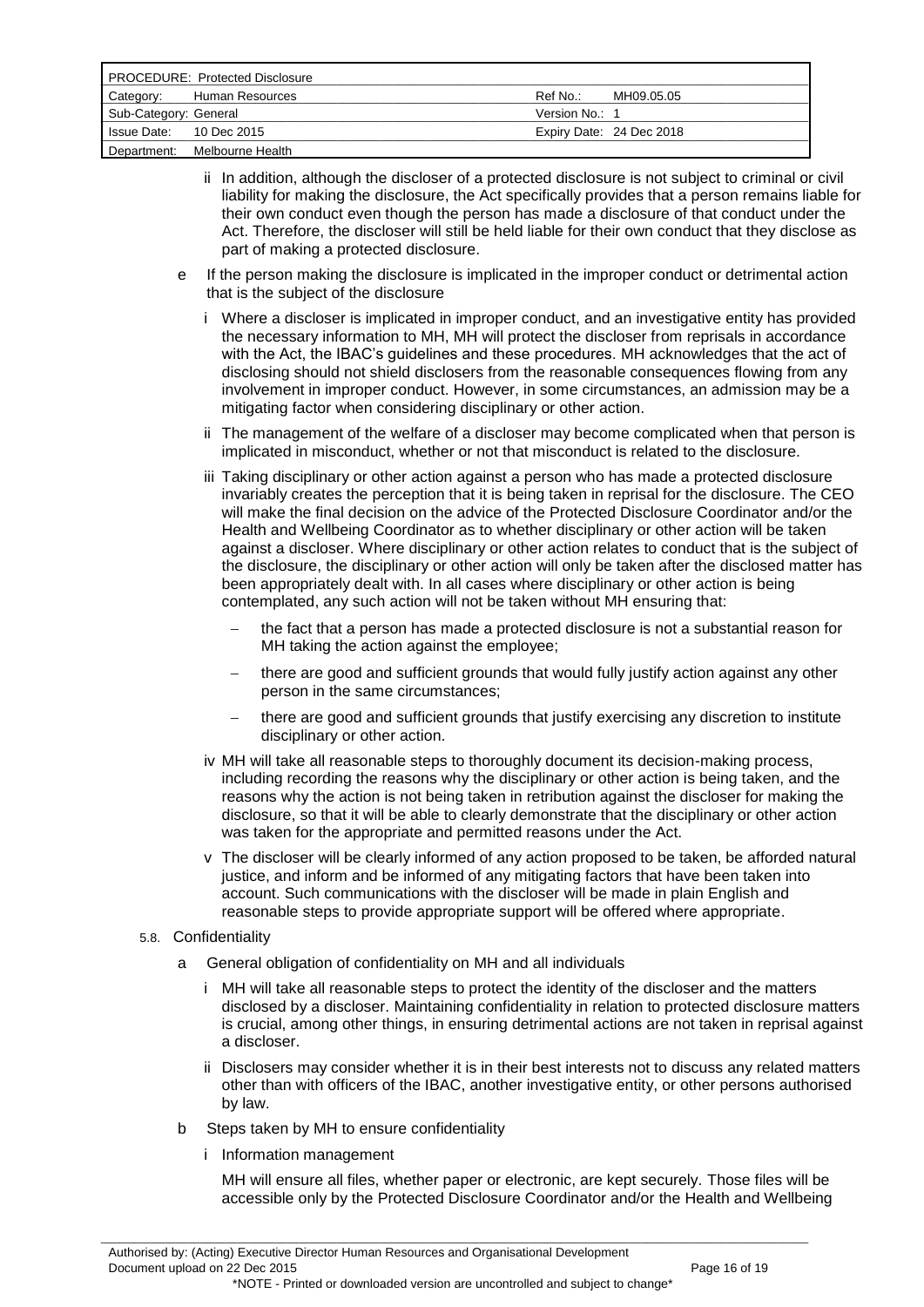| <b>PROCEDURE: Protected Disclosure</b> |                  |                |                          |
|----------------------------------------|------------------|----------------|--------------------------|
| Category:                              | Human Resources  | Ref No.:       | MH09.05.05               |
| Sub-Category: General                  |                  | Version No.: 1 |                          |
| Is sue Date: 10 Dec 2015               |                  |                | Expiry Date: 24 Dec 2018 |
| Department:                            | Melbourne Health |                |                          |

Coordinator. The Health and Wellbeing Coordinator will not divulge any details relating to the disclosed matter to any person other than the Protected Disclosure Coordinator or an investigator appropriately authorised under the Act or the IBAC Act. All meetings between any relevant persons will be conducted discreetly to protect the confidentiality of the person making a protected disclosure.

- ii Exemption from the Freedom of Information Act 1982 ("FOI Act")
	- The FOI Act provides a general right of access for any person to seek documents in the possession of MH.
	- However, the Act provides that certain information related to protected disclosures as contained in documents in the possession of MH will be exempt from the application of the FOI Act.
	- Such information excluded from the operation of the FOI Act includes:
		- any information relating to a disclosure made in accordance with the Act; and
	- any information that is likely to lead to the identification of a discloser.
	- MH is required to contact the IBAC prior to providing any document originating from the IBAC or relating to a protected disclosure, if that document is sought under the FOI Act.

#### 5.9. Training for all staff

MH will:

- a ensure that staff, employees, officers and members have access to a copy of these procedures in hard or soft copy;
- b incorporate into its induction procedures training about MH"s general obligations under the Act and the rights and obligations of all employees, staff and members;
- c introduce periodic refresher courses for existing staff, employees and members about their rights and obligations under the Act;
- d provide additional training and assistance to:
	- i any members of MH with specific responsibilities and functions to handle and manage protected disclosures under the Act, including the Protected Disclosure Coordinator and people involved in welfare management; and
	- ii any staff with functions and duties under the FOI Act or with responsibilities for information management, to ensure that no prohibited information is disclosed under the Act and to ensure there is appropriate liaising with the staff of the IBAC or other investigative agencies where required in response to a request for access under the FOI Act.
- 5.10. Limited exceptions permitted by the Act
	- a The Act makes it a crime to disclose information connected with a disclosure made in accordance with the Act. Limited exceptions to the prohibition on disclosure are specified by the Act, include circumstances such as:
		- i where disclosure is required by MH (or one of its officers) in the exercise of functions of MH under the Act;
		- ii where necessary for the purpose of the exercise of functions under the Act;

- iii by an investigative entity for the purpose of exercising that entity's functions under the IBAC Act;
- iv in accordance with a direction or authorisation given by the investigative entity that is investigating the disclosure;
- v to the extent necessary for the purpose of taking lawful action in relation to the conduct that is the subject of an assessable disclosure including a disciplinary process or action;
- vi where the IBAC or the VI has determined that the assessable disclosure is not a protected disclosure and the discloser or MH subsequently discloses the information;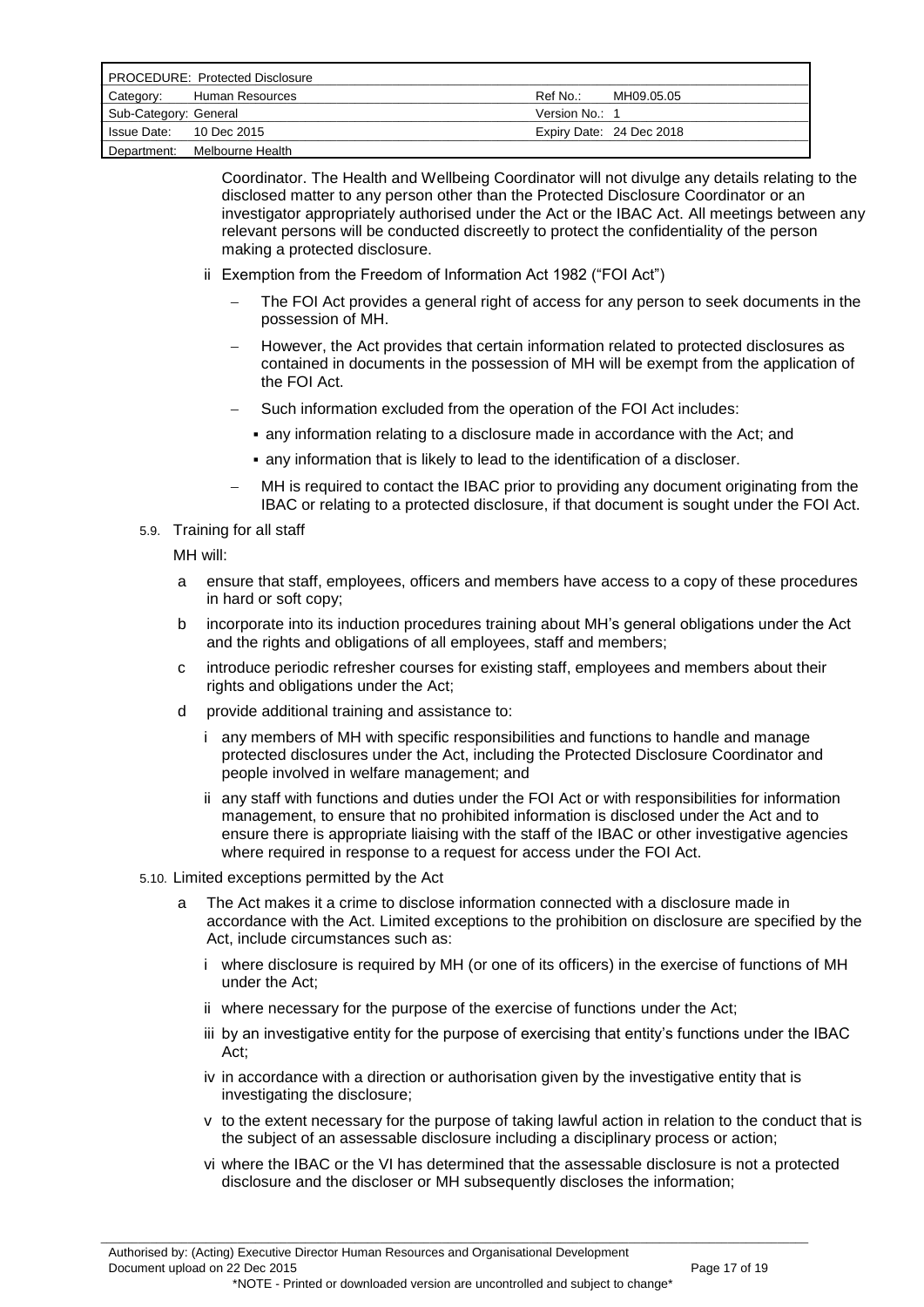| <b>PROCEDURE: Protected Disclosure</b> |                              |                |                          |
|----------------------------------------|------------------------------|----------------|--------------------------|
| Category:                              | Human Resources              | Ref No∴        | MH09.05.05               |
| Sub-Category: General                  |                              | Version No.: 1 |                          |
| Is sue Date: 10 Dec 2015               |                              |                | Expiry Date: 24 Dec 2018 |
|                                        | Department: Melbourne Health |                |                          |

vii when an investigative entity had published a report to Parliament, in accordance with its confidentiality obligations;

viiifor the purpose of obtaining legal advice in relation to matters specified in the Act;

ix in order to enable compliance with the Act:

- where a person does not have a sufficient knowledge of the English language, to obtain a translation from an interpreter;
- where a person is under 18 years of age, to a parent or guardian;
- where a person is suffering a disability and is not able to understand, to an independent person;
- x in disciplinary actions or legal proceedings for certain offences in the Act or other specified Acts.
- b The Act prohibits the inclusion of any details, in any report or recommendation that is likely to lead to the identification of a discloser. The Act also prohibits the identification of the person who is the subject of the disclosure in any particulars included in an annual report or any reports to Parliament.

#### 5.11. Penalties apply for unauthorised disclosure of information

- a The Act contains a number of offence provisions relating to unauthorised disclosure of information by either disclosers or persons who have received disclosures. The relevant penalties include imprisonment, financial payments or both.
- b The criminal offences set out in the Act relating to confidentiality include:
	- i divulging information obtained in connection or as a result of the handling or investigation of a protected disclosure without legislative authority. Maximum penalty: 60 penalty units (\$8,661.60 from 1 July 2013), six months" imprisonment, or both.
	- ii Disclosing that a disclosure has been notified to the IBAC for assessment under the Act. Maximum penalty: 60 penalty units, six months' imprisonment, or both.
	- iii Disclosing that a disclosure has been assessed by the IBAC or the VI to be a protected disclosure complaint under the Act. Maximum penalty: 60 penalty units, six months" imprisonment.
- 5.12. Collating and publishing statistics

MH is required to publish information about how these procedures may be accessed in its annual reports.

5.13. Review

These procedures will be reviewed every three years or upon significant change to the Act, the Regulations or the IBAC"s Guidelines to ensure they comply with the requirements of the Act, the Regulations and the IBAC"s Guidelines.